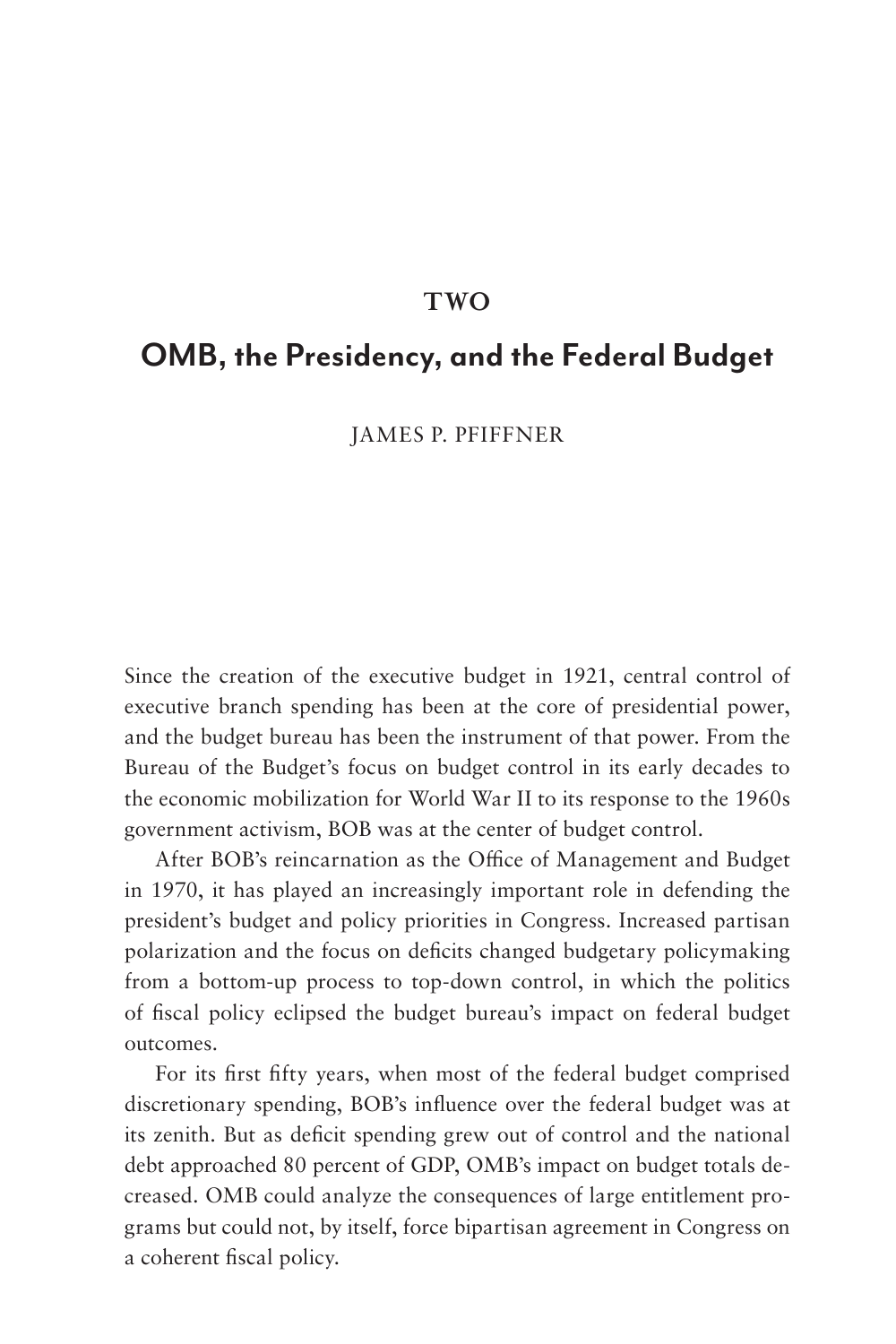Nevertheless, OMB's career professionals continued to be masters of the details of the programs and agencies of the executive branch. With OMB's political leadership paying more attention to contentious issues affecting fiscal policies, budget examiners have had as much or more influence over executive branch agencies as had those of BOB.

This chapter will present an overview of BOB's first half-century and the establishment of the executive budget; it will then turn to its second half-century, with the transformation from bottom-up budgeting to imperative control from the top, driven by increasing deficits. Finally, it will analyze the trends that have led to an unsustainable fiscal future: the disintegration of the regular budgetary order, continuing resolutions and government shutdowns, and the rise of mandatory spending.

### **THE FIRST FIFTY YEARS: PRESIDENTIAL CONTROL AND THE BUDGETARY PROCESS**

From its humble creation in the Budget and Accounting Act of 1921, BOB grew to become the major staff arm of the presidency, with control over executive branch budgeting. During most of this period, there was a broad political consensus that balancing the federal budget was a priority. The major exception was financing World War II, but President Eisenhower returned to the focus on budget balance. Despite Kennedy and Johnson's Keynesian perspectives, the budget was balanced in fiscal year 1969. Whether it was the tight spending control of the 1920s and 1950s or the more expansive periods of the New Deal or the Great Society, BOB was central to presidential priorities.

#### **1920s: Creating the Executive Budget and Spending Restraint**

In the nineteenth century, the executive budget process consisted of a Book of Estimates collected in the Treasury Department and forwarded to Congress with no coordination or prioritization among the separate requests by the president. The lack of coordination was mirrored in Congress, where taxing and spending authority were distributed among a number of committees. The result was increased deficit spending, with the proliferation of rivers and harbors projects (pork barrel), which created stress on the federal budget. In the executive branch, funds were increasingly transferred among different accounts, and agencies often practiced "coercive deficiencies," presenting Congress with *faits accom-*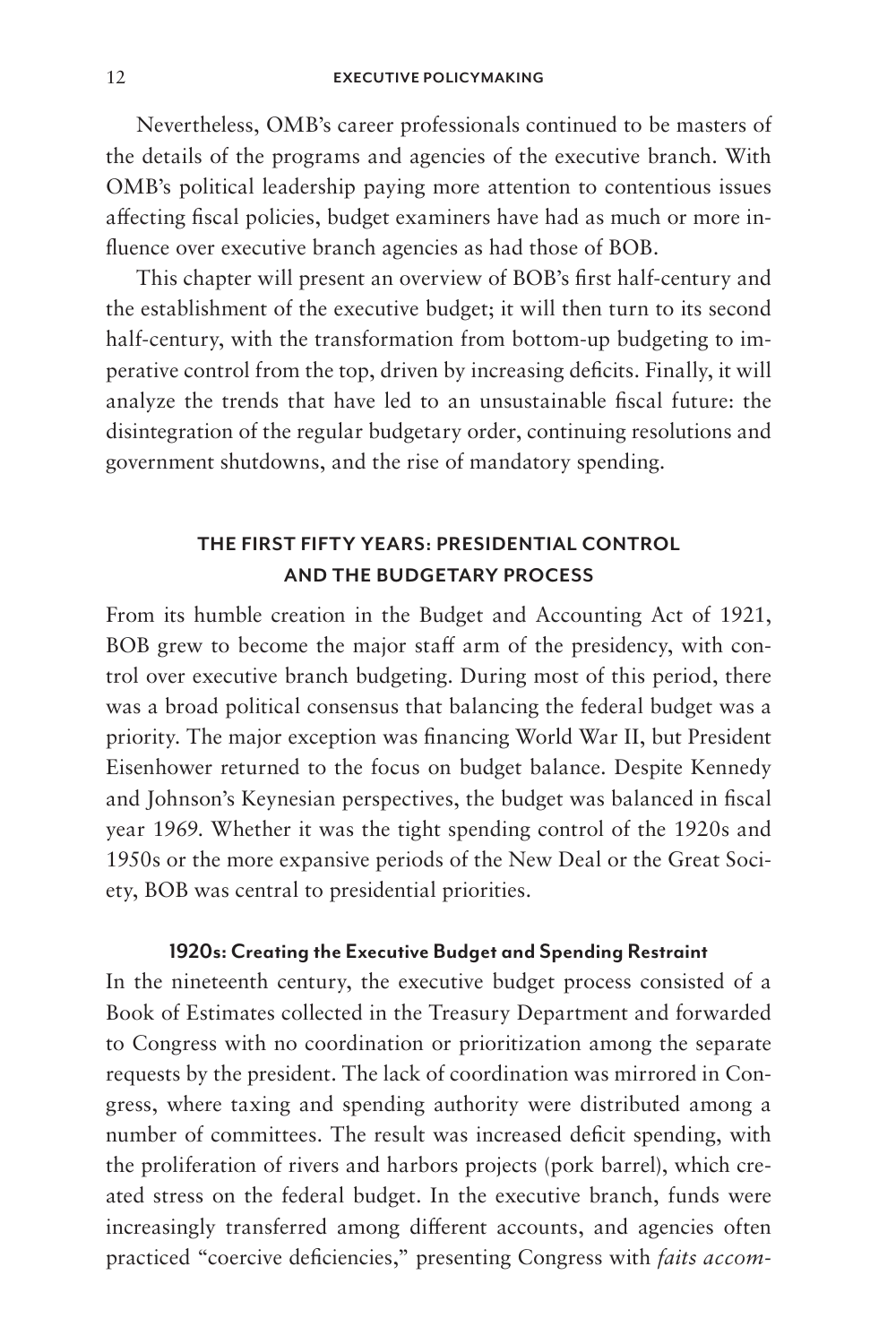*plis* by spending more funds than were appropriated and forcing Congress to pay the bills.<sup>1</sup>

To remedy these problems, Congress passed the Budget and Accounting Act of 1921, which created the Bureau of the Budget in the Treasury Department (as well as the General Accounting Office).<sup>2</sup> The newly created BOB was empowered to "assemble, correlate, revise, reduce, or increase the estimates of the several departments or establishments."3 Charles Dawes, its first director, promised that BOB would be "nonpartisan, nonpolitical, and impartial."4 Dawes's immediate successors in the 1920s continued his emphasis on budget control, including imposing budget saving restrictions on BOB itself, down to the allocation of pencils and paper clips.5 This self-imposed narrow perspective of BOB's role fit with its number of personnel of fewer than thirty, precluding it from taking a more expansive view of its role.<sup>6</sup>

### **1930–1950: Depression, WWII, and Budget Expansion**

During the 1920s, when presidents wanted to constrain agency spending, BOB carried out its duties as an "agent of spending control," and initially President Franklin Roosevelt used BOB for reducing expenditures.7 But with the deepening of the Great Depression, expenditures had to expand to finance New Deal agencies and their programs. FDR's shift to increased spending so alarmed his fiscally conservative BOB director Lewis Douglas that Douglas resigned in 1934.<sup>8</sup> During FDR's presidency, BOB gained more influence over the executive branch with central legislative clearance, which was expanded from merely budgetary issues to all legislative proposals to determine if they were "in accord with" the president's program.<sup>9</sup> The BOB also acquired apportionment control and was active in broader aspects of administrative management.<sup>10</sup>

The growth of government activities during the New Deal made it obvious that the presidency needed more administrative capacity to coordinate and lead the executive branch. In 1937, the President's Committee on Administrative Management (the Brownlow Committee) recommended the expansion of central executive resources, both personal and institutional. The committee declared, "The president needs help," and argued that the budget bureau was the right staff agency to provide institutional support.

In response to the recommendations of the Committee on Administrative Management, Congress passed the Reorganization Act of 1939,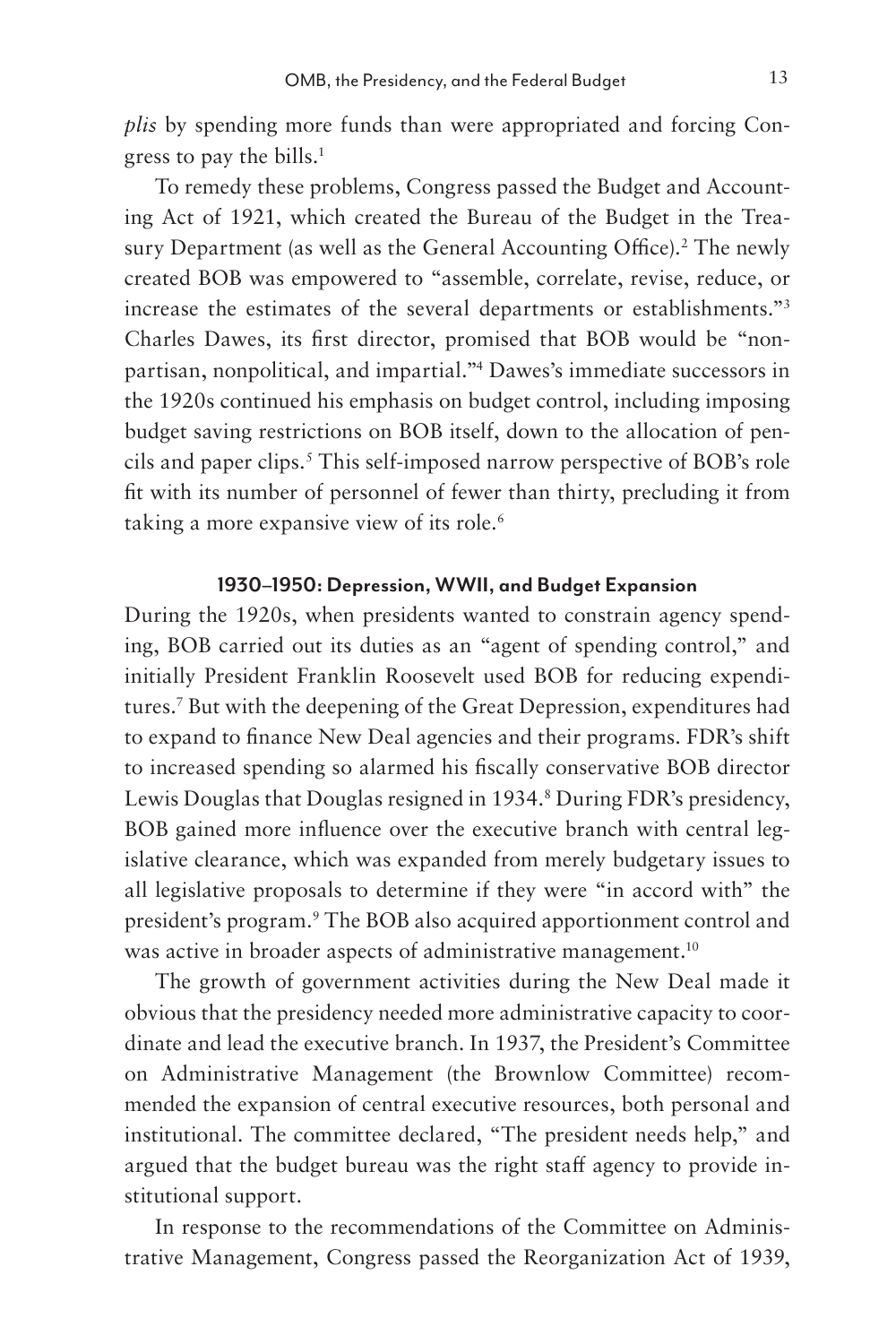giving the president limited reorganization authority. With this flexibility, Roosevelt issued Executive Order 8248, establishing the Executive Office of the President, and he transferred BOB from Treasury to the new EOP. Directors Harold Smith and James Webb led BOB during the 1940s, the only era of the budget bureau in which the management function was highly valued and powerful.11 By 1945, BOB comprised 80 percent of total EOP staff.12

The impetus provided by the government's response to the Great Depression and World War II greatly expanded the role of BOB and increased its personnel from 156 in 1940 to 567 in 1945.13 During World War II, BOB was the primary staff support for the president; in addition to its budget portfolio, it focused on the managerial dimensions of the war effort.

### **1950s and 1960s: Establishing the "Regular Order" of the Budgetary Process**

After World War II, President Truman proposed an active policy agenda, and BOB had a monopoly on the data, expertise, and analysis of the operation of the executive branch. With a relatively small White House staff, Truman came to use BOB as a presidential staff agency, a role that would expand in the future.<sup>14</sup> Roosevelt and Truman distinguished between their personal staffs concerned with their partisan interests and the duties of BOB to the institution of the presidency.15 Truman distinguished his policy needs from BOB's functions; as he said, "Give me your best professional analysis. I'll make the political judgment."16

After World War II, President Eisenhower, in contrast to President Truman, did not have an active policy agenda, and subordinated BOB's management functions to budget control. He was determined to use BOB as his instrument of spending control, and BOB delivered. The huge deficits of WWII, amounting to 20 to 30 percent of GDP, were brought down and the budget ran surpluses or small deficits through the 1950s.17 In this era, the federal budget process became more predictable and the "regular order" of the mid-twentieth-century budgetary process was established.

Aaron Wildavsky characterized the regular budgetary process of the 1950s as "classical budgeting." Budgetary outcomes were marked by incrementalism, with agencies protecting their base budgets and focusing their efforts on the annual increments they hoped to gain from appropriations committees in Congress. Budgeting in this era was an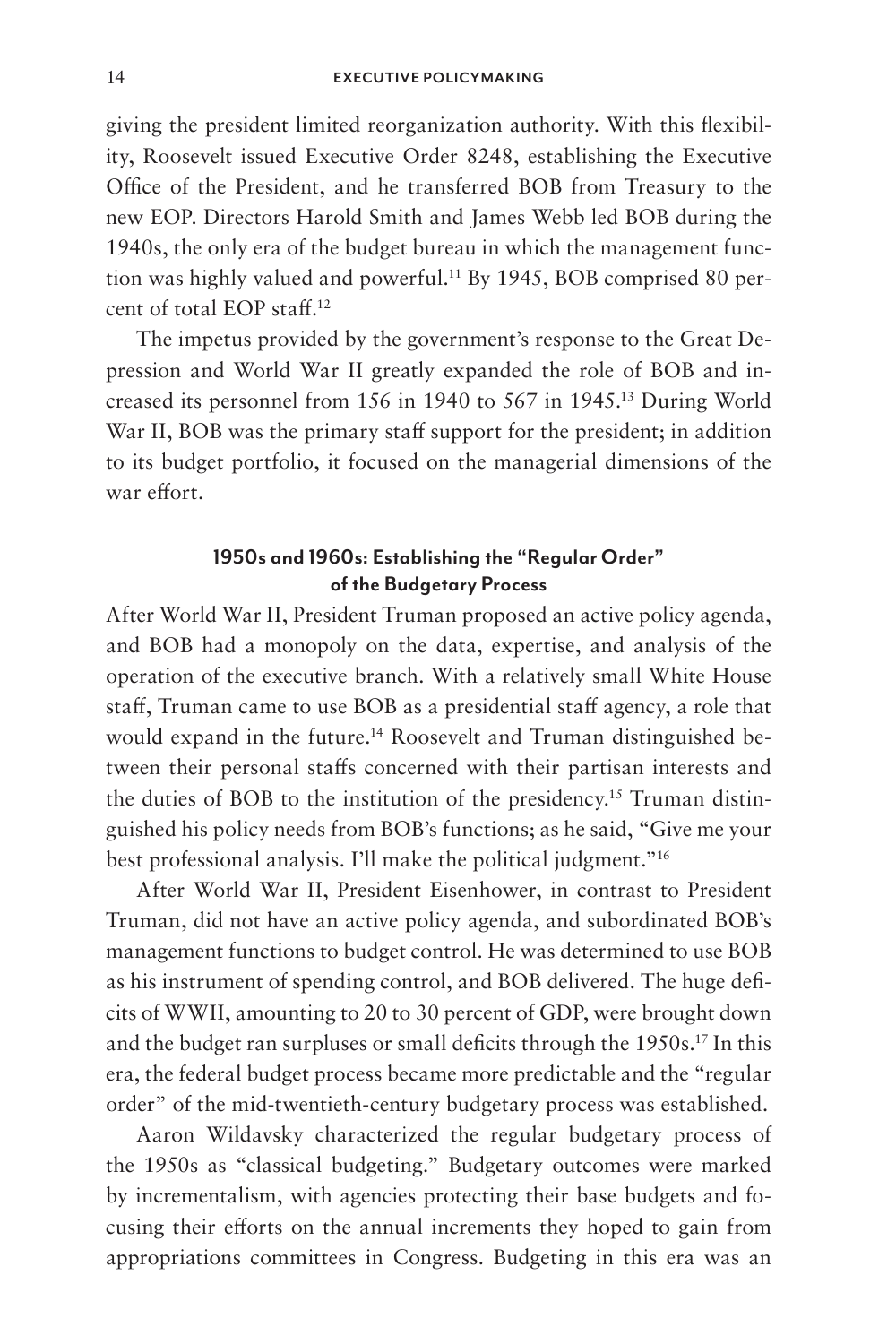iterative, bottom-up process conducted within an annual budget cycle. The BOB sent out budget guidance in the spring; agencies made their budget requests to departments in the summer, which forwarded them to BOB in the fall, which were then subjected to the director's review (with possible appeals to the president). The BOB then consolidated the president's budget proposal for the following fiscal year and submitted it to Congress early the next year.18

This program-driven executive branch budgeting fit well with the congressional budget process, and BOB staff coordinated with appropriations committee staffs on the Hill. The president's budget request was disaggregated and considered by appropriations committees in both Houses, then subjected to conference committee compromises. Richard Fenno, in *The Power of the Purse*, documented the appropriations committees' decisionmaking in the regular order from the late 1940s to the early 1960s, the classical era in the budgetary process.<sup>19</sup> During this era, most of the budget was "controllable" and went through the appropriations committees, and BOB's influence on the overall budget was considerable. Expenditures that were not controlled through appropriations consisted of "borrowing authority" or expenditures from trust funds, such as Social Security. These "entitlements" and "uncontrollables" were called "backdoor spending" and were a relatively minor portion of total spending, but they would overwhelm budget making in the second half of the twentieth century.

Presidents Kennedy and Johnson saw BOB as too hide-bound by its traditional role of cutting budgets and did not consider it well suited to their activist policies of the New Frontier and Great Society.<sup>20</sup> They pushed BOB to more effectively support their creative agendas and began to centralize policymaking in the White House staff. This began the transition from bottom-up budgeting to an era of top-down budgeting, beginning as policy centralization in the White House and leading to the decline of the regular budgetary process and the domination of budgeting by deficits. Kennedy and Johnson also began to use Keynesianinspired fiscal policy more consciously.

Presidents needed BOB because it had a monopoly on the technical information necessary to make informed budgetary decisions. The BOB's influence was based on the budget examiners' intimate familiarity with the programs and agencies they oversaw. The institutional staff of BOB grew from thirty in the 1930s to 156 in 1940; World War II pushed its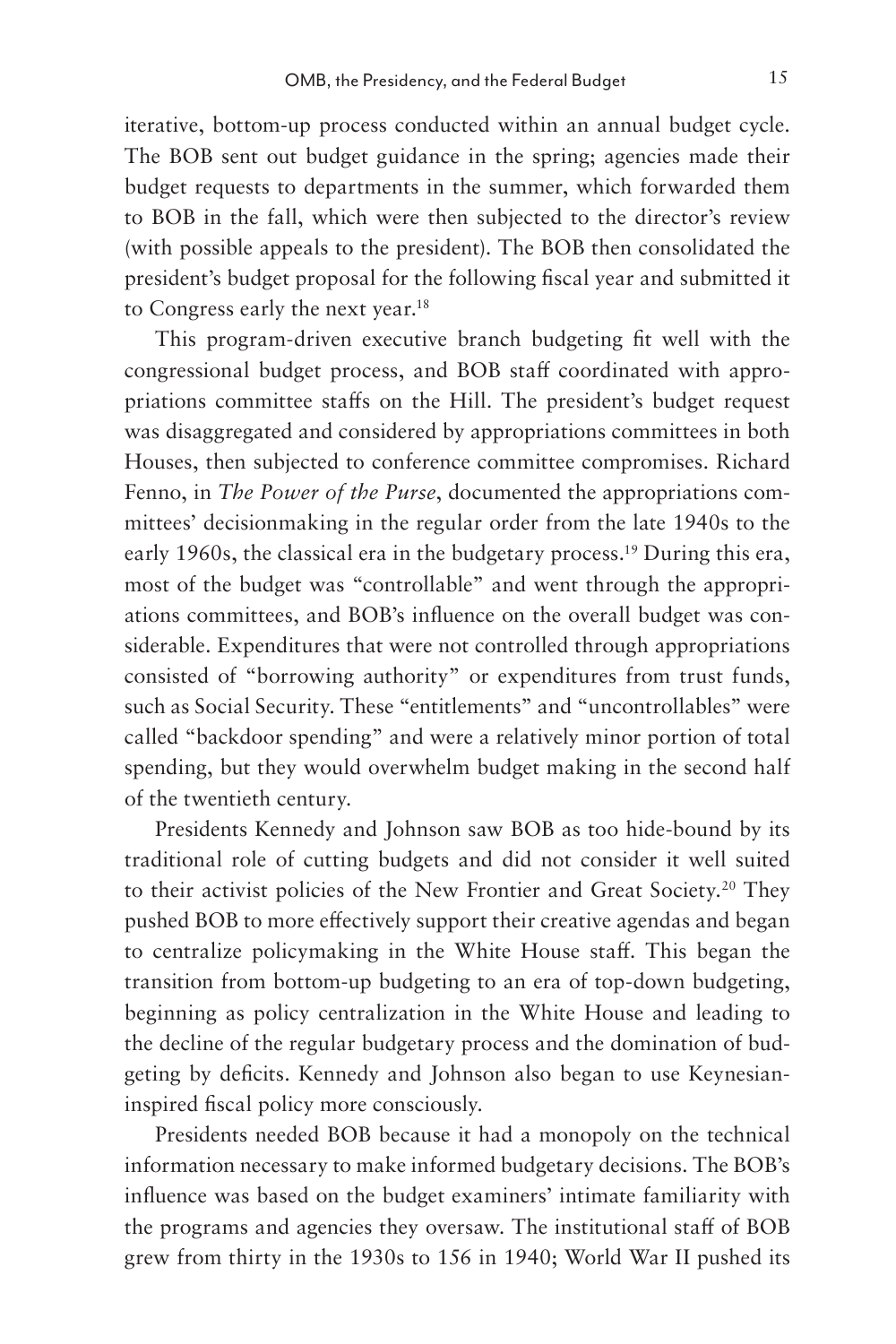numbers to 567 in 1945. At this time, BOB constituted 80 percent of the total EOP staff, but in 2019 it was 28 percent.<sup>21</sup> BOB directors became top-level advisors to presidents. As the size of the White House staff grew after 1970 and control of policymaking was centralized, they would be more closely integrated with presidents' political advisers. The role of political appointees became more important, and their numbers grew after the creation of OMB.

### **THE SECOND FIFTY YEARS: DEFICITS, POLARIZATION, AND BREAKDOWN OF THE REGULAR ORDER**

When President Nixon created the Office of Management and Budget in 1970, he intended to make it more responsive to presidential priorities through an overlay of more political appointees. Nixon was successful, and in the 1980s David Stockman took OMB power to a new level by effectively harnessing OMB to implement President Reagan's budget priorities. Presidents George H. W. Bush and Bill Clinton both increased taxes and cut spending, leading to a string of four balanced budgets at the turn of the century. After that, deficit spending spurred by the Great Recession led to deficits of more than \$1 trillion and a national debt approaching 80 percent of GDP.

### **1970s: Creation of OMB and the 1974 Budget Act**

As a conservative (for that era) chief executive facing a Democratic Congress, President Nixon wanted tighter control of the executive branch, and he saw the budget bureau as a key to that control. Nixon's approach was to centralize policymaking in the White House at the expense of Cabinet secretaries, and to reorganize the budget bureau. Consequently, on July 1, 1970, Reorganization Plan No. 2 transformed BOB into the Office of Management and Budget. Nixon distinguished policymaking, a White House function, from administration: "The Domestic Council will be primarily concerned with *what* we do; the Office of Management and Budget will be primarily concerned with *how* we do it and *how well* we do it."22 The reality, however, was that OMB would play an even more important role in presidential policymaking after 1970.

In previous years, the director and deputy directors had always been appointed by the president, though the deputy was most often elevated from the career ranks. To emphasize presidential control of policy, the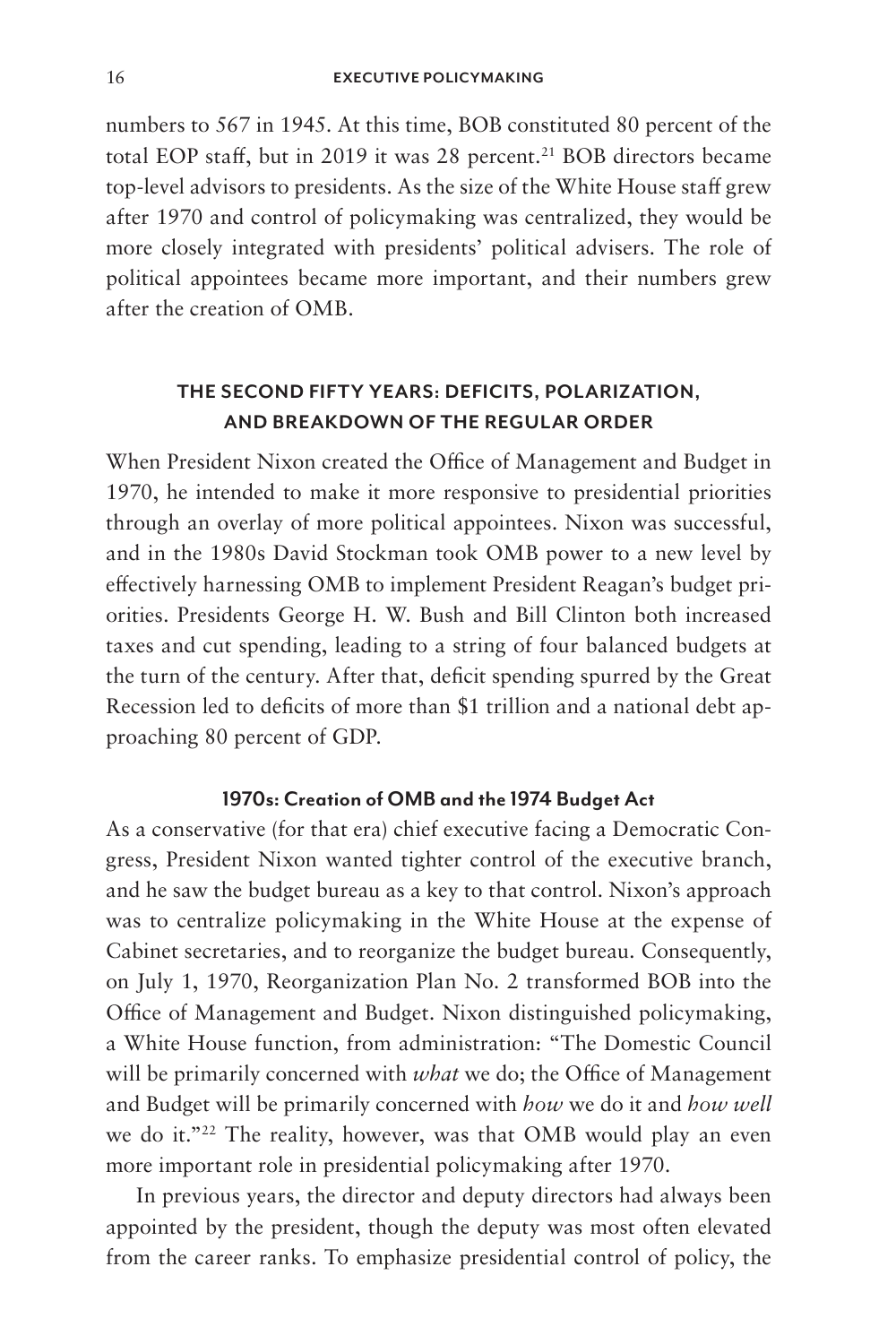new OMB director, George Shultz, was given an office in the West Wing of the White House. In addition, political control was pushed deeper into the budget bureau. Whereas in BOB, eight career program division heads reported directly to the director, in OMB the division heads reported to four new, politically appointed program associate directors (PADs).<sup>23</sup>

Members of Congress felt that, under Nixon, OMB was becoming too powerful, particularly because of Nixon's aggressive impoundment of funds.24 A bipartisan committee report said OMB had become a "super department with enormous authority over all of the activities of the Federal Government. Its Director has become, in effect, a Deputy President who exercises vital Presidential powers."<sup>25</sup> Consequently, in 1974, Congress passed a law requiring the director and deputy director of OMB be confirmed by the Senate.

As part of its reaction to the "imperial presidencies" of Johnson and Nixon, Congress enacted a number of laws to constrain presidential power. The budgetary dimension of this reassertion of congressional prerogatives was the Congressional Budget and Impoundment Control Act of 1974. The act created a new congressional budget process that was intended to return the power of the purse to Congress. Deficits had been increasing, and there was no single place in Congress where the budget as a whole was considered in order to balance spending, taxing, and borrowing.

To remedy the lack of coherence, the 1974 Budget Act created budget committees in both Houses and a new budgetary process that would allow Congress to set national priorities and produce coherent fiscal policies. The new process called for the budget committees to report in the spring a concurrent resolution that would set totals for budget authority, outlays, and revenues, as well as the resulting surplus/deficit. After Congress agreed to these broad outlines, the authorizing and appropriating committees would make specific spending decisions.

Toward the end of the fiscal year (changed from July 1 to October 1), Congress could pass another concurrent resolution. If the aggregate of spending and taxing decisions would result in exceeding the totals in the concurrent resolution, Congress could pass a reconciliation bill that would force specific committees to revise previous decisions to report out totals that would bring them into accord with the concurrent resolution. Although originally intended to be a minor procedure at the end of a fiscal year, reconciliation has come to be used as an enforcement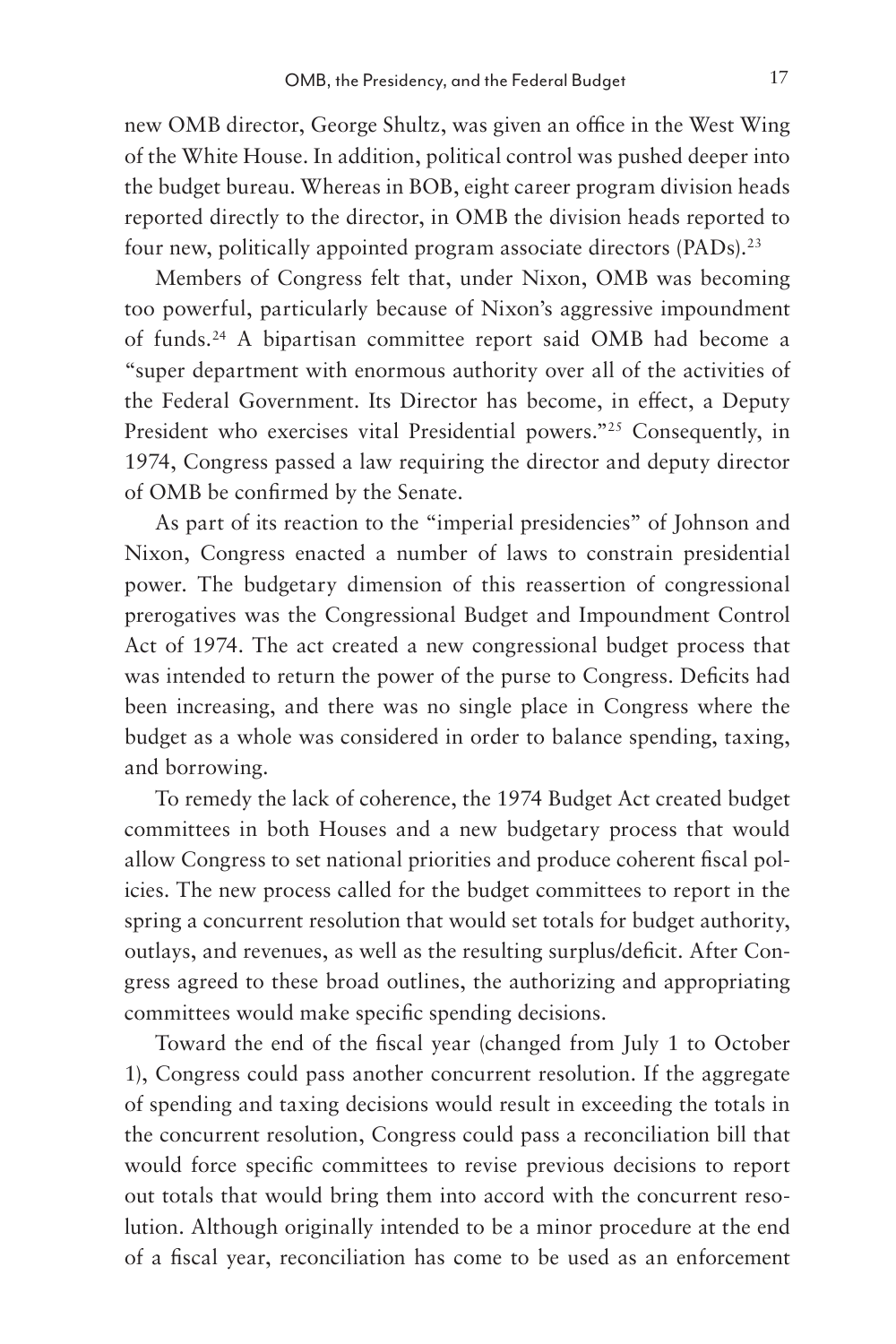mechanism passed along with concurrent resolutions. When it is paired with an omnibus budget bill, it must be signed by the president and can, thus, be vetoed.

Nixon's aggressive use of executive power, the new budget process, and increasing deficits changed the way OMB was used by presidents. The presence of more political appointees—Carter added two new executive associate directors above the program associate directors—meant that OMB would be more active in pursuing presidential priorities on the Hill. This trend accelerated significantly in the Reagan administration. By the end of the Nixon presidency, OMB was criticized as being too politicized and responsive to the president's partisan and political needs to the neglect of its broader institutional duties.<sup>26</sup>

### **1980s: President Reagan and David Stockman**

The electoral victory of Ronald Reagan gave him the opportunity to make drastic shifts in budget priorities. In the election year of 1980, Congressman David Stockman prepared a "Black Book" of potential budget cuts to agency programs that impressed Reagan so much that he appointed him director of OMB.<sup>27</sup> Stockman, only thirty-five years old, soon became one of the most visible budget directors and the architect of the Reagan administration's budget agenda.

Stockman mastered budget data and the congressional budget process; once he was confirmed, OMB worked overtime to revise completely President Carter's FY1982 budget proposal. Reagan and his top White House staff delegated broad authority to Stockman to make sense of the numbers and enforce their priorities.<sup>28</sup>

Reagan's FY1982 budget made significant cuts in domestic spending, primarily human resources programs, but defense spending was another matter. At the end of his administration, Carter had increased defense spending by 5 percent; not to be outdone, Reagan increased it by another 7 percent in real terms, resulting in the largest peacetime defense appropriations bill ever passed, totaling \$199.7 billion. As a result, real growth in defense spending from 1980 to 1986 amounted to 10 percent per year.29

Although candidate Reagan and Republicans had long denounced deficit spending and the increasing public debt, President Reagan was willing to drop his aversion to budget deficits in favor of increased defense spending and his tax cut priorities. Reagan had adopted the "supply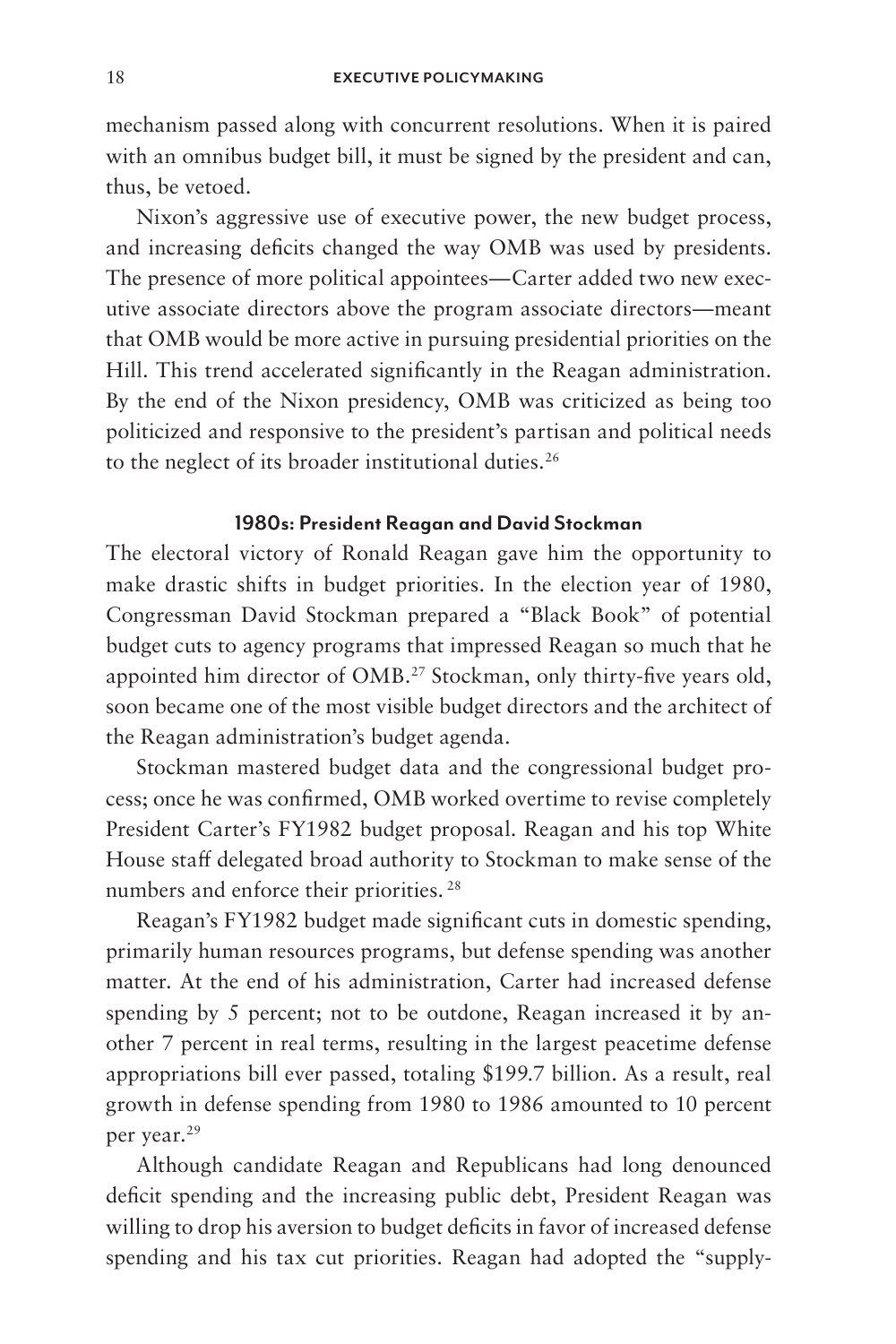side" argument that large tax cuts to those in upper tax brackets would pay for themselves by stimulating increased investment by businesses, which would, in turn, result in greater profits and, thus, tax revenues resulting in a balanced budget by 1984.30

Stockman later explained the supply-side approach as a "dangerous experiment of a few supply siders who had gotten the President's good ear."31 Reagan's arguments for tax cuts and defense increases were bolstered by OMB's "rosy scenario" of unrealistically optimistic projections of economic growth, which Stockman characterized as "our cockeyed economic forecasts."32

The failure of the 1981 tax cuts to increase revenues forced Reagan in 1982 to adopt the largest peacetime tax increase in U.S. history.33 But the tax increases in 1982 and 1983 were not able to replace the revenue lost to defense increases and tax cuts, and the budget deficit reached 5.9 percent of GDP in 1983. The result of Reagan's budget and taxing policies, with their accumulated deficits, was a tripling of the national debt between 1981 and 1989, increasing it from 25 percent to 40 percent of GDP (table 2-1).<sup>34</sup> Scholar Iwan Morgan concluded, "Had Reagan not demonstrated such boldness, determination, and skill in pursuit of his

# **TABLE 2-1. Debt Increased from 25 Percent to 40 Percent of GDP in the 1980s**

| Budget Deficits and Debt as % GDP |
|-----------------------------------|
|-----------------------------------|

| Year | Deficit as<br>$%$ GDP | Debt as<br>$%$ GDP |
|------|-----------------------|--------------------|
| 1980 | 2.6                   | 25.5               |
| 1981 | 2.5                   | 2.5.2              |
| 1982 | 3.9                   | 27.9               |
| 1983 | 5.9                   | 32.1               |
| 1984 | 4.7                   | 33.1               |
| 1985 | 5.0                   | 35.3               |
| 1986 | 4.9                   | 38.4               |
| 1987 | 3.1                   | 39.5               |
| 1988 | 3.0                   | 39.8               |

*Source:* Congressional Budget Office, *The Budget and Economic Outlook: 2018– 2028* (April 2018), Appendix E-1, p. 145.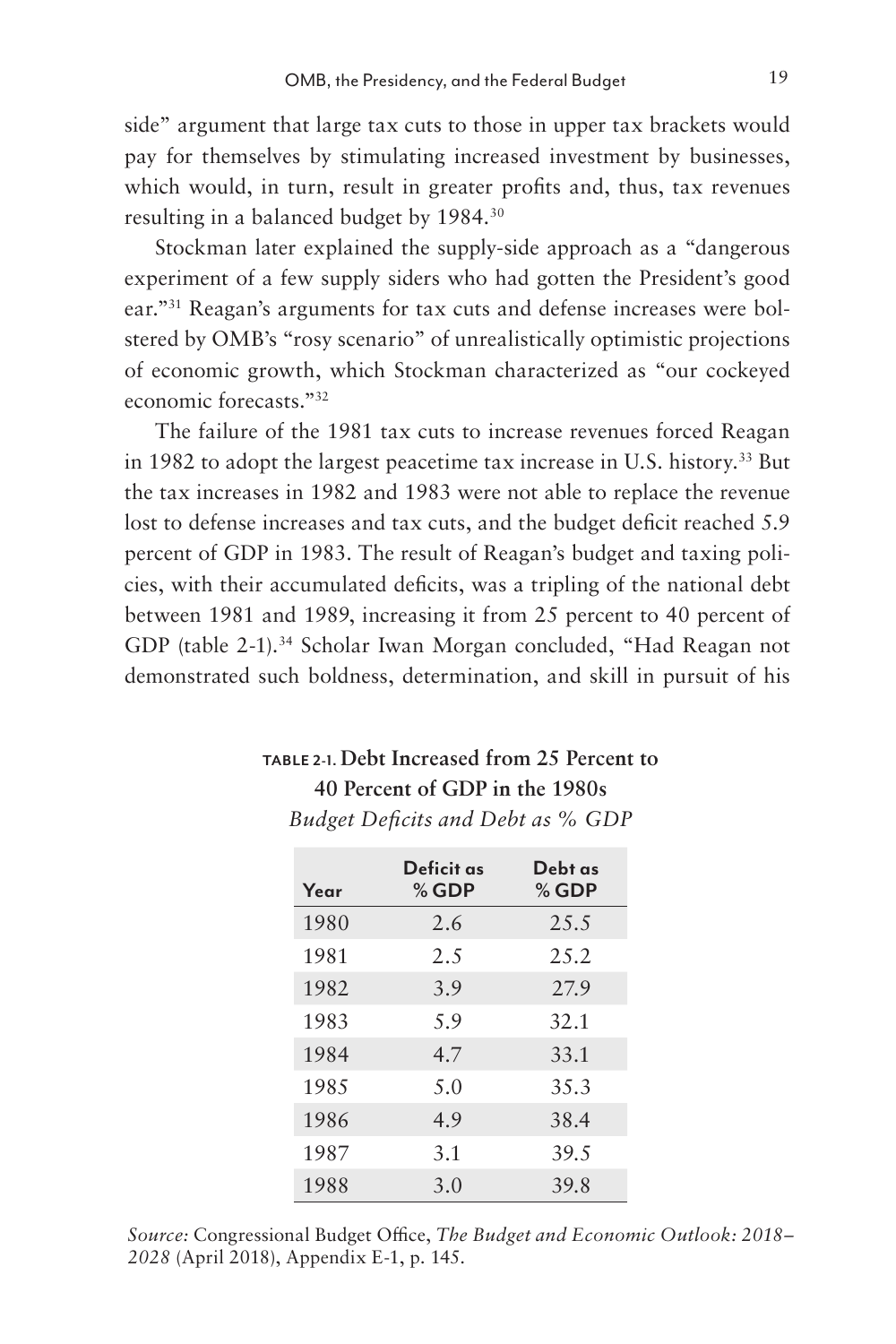agenda, the 1980s would not have gone down in history as an era of huge deficits."<sup>35</sup>

The Stockman era at OMB increased the centralization of presidential control of budgeting through top-down imposition of budget cuts in discretionary and mandatory spending. Defense of agency budgets on the Hill had, in the past, been done by agency heads, but Stockman replaced their agency-specific arguments with a top-down imperative that focused on the totals, not the component pieces.

During the 1980s, the shift from bottom-up to top-down budgeting was wrenching for career OMB staff. Barry Anderson, former assistant director for budget review, worked closely with Stockman and imposed the necessary cuts on agencies to meet broad deficit targets. He prided himself on creating "budget gimmicks" in pursuit of presidential goals, and consequently he was effective at thwarting budget gimmicks to maintain or increase spending on agency programs. According to Anderson, resistance to top-down budgeting decreased only as career OMB staff were replaced with new ones.<sup>36</sup>

During the Stockman era, the executive budget process and congressional decisions became more blended and intertwined, in contrast to the previous practice of handing off the president's budget proposal to Congress for its consideration and final decisions. Rapidly changing economic circumstances led to constant revisions in estimates and continual renegotiations with congressional committees. The budget process in Congress changed from a regular, annual process to a continual set of negotiations, with Stockman asking OMB staff "what if" questions and demanding quick turnarounds. The focus of OMB leadership shifted from individual programs and agencies to budget aggregates of total expenditures, deficits, discretionary expenditures, entitlements, tax revenues, etc.

Stockman effectively forced President Reagan's priorities through Congress. From his perspective, Congress was "reduced to the status of a ministerial arm of the White House. . . . The constitutional prerogatives of the legislative branch would have to be, in effect, suspended" to achieve "rubber stamp approval" of Reagan budget priorities.<sup>37</sup>

The Reagan era of the 1980s began the breakdown of the regular budgetary process, with record deficits, the use of accounting gimmicks, continual partisan bickering, and an unwillingness to face the structural problems that produced large deficits. President Reagan's political suc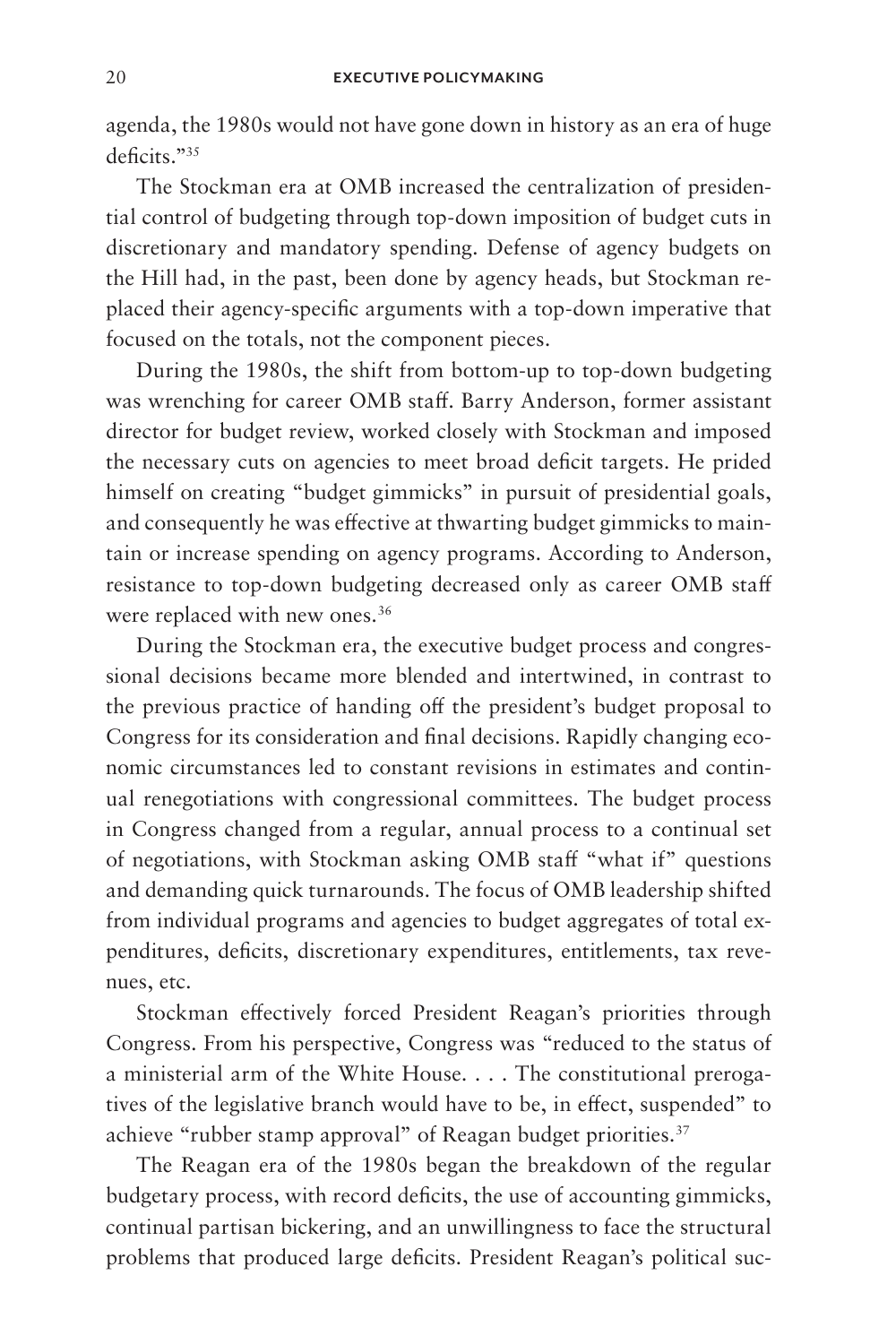cess in cutting taxes marked the change from traditional Republican fiscal conservatism to uncritically embracing tax cuts regardless of their fiscal consequences. The tax increases in 1982 and 1983 were, thereafter, forgotten as part of the Reagan legacy. Cutting taxes without "paying for them" with corresponding spending cuts were priorities of the George W. Bush and Trump administrations.

The continuation of large deficits during the Reagan administration led Congress to pass the Balanced Budget and Emergency Deficit Control Act of 1985, known as Gramm-Rudman-Hollings (GRH) in 1985 (revised in 1987). The purpose of GRH was to reduce the deficit by specific percentages each year until the deficit was eliminated. If the deficit targets were not met, discretionary spending was to be cut (sequestered) across the board automatically. The fixed deficit targets were unrealistic and were avoided by various gimmicks, for example, using unrealistic economic assumptions and shifting the accounting of spending from one fiscal year to another. When the state of the economy led to lower levels of revenue and, thus, required unacceptable automatic budget cuts, GRH was abandoned and replaced by the pay-as-you-go (PAYGO) procedures of the Budget Enforcement Act of 1990.38

### **1990s: Bush 41, Clinton, and Balanced Budgets**

Under Presidents Bush (41) and Clinton, OMB's knowledge of agency programs continued to be crucial at the agency level, and both presidents decreased the number of OMB staff, despite new responsibilities for managerial functions.39

President Bush's first budget was based on optimistic economic assumptions and resulted in a projected deficit of more than \$400 billion, 4 percent of GDP. As the economy slowed down, it became clear in 1990 that unless serious steps were taken the deficit would balloon unacceptably and a GRH sequester of enormous proportions would be required. OMB Director Richard Darman convinced Bush that, for the good of the country, he had to abandon his campaign promise of "no new taxes" and negotiate a deficit reduction package with Democrats in Congress. The agreement included tax increases, cuts in entitlements, and discretionary spending caps that reduced the deficit by about \$500 billion over five years."40

The compromise in the fall of 1990 resulted in the Budget Enforcement Act, which repealed GRH and its sequestrations. The constraints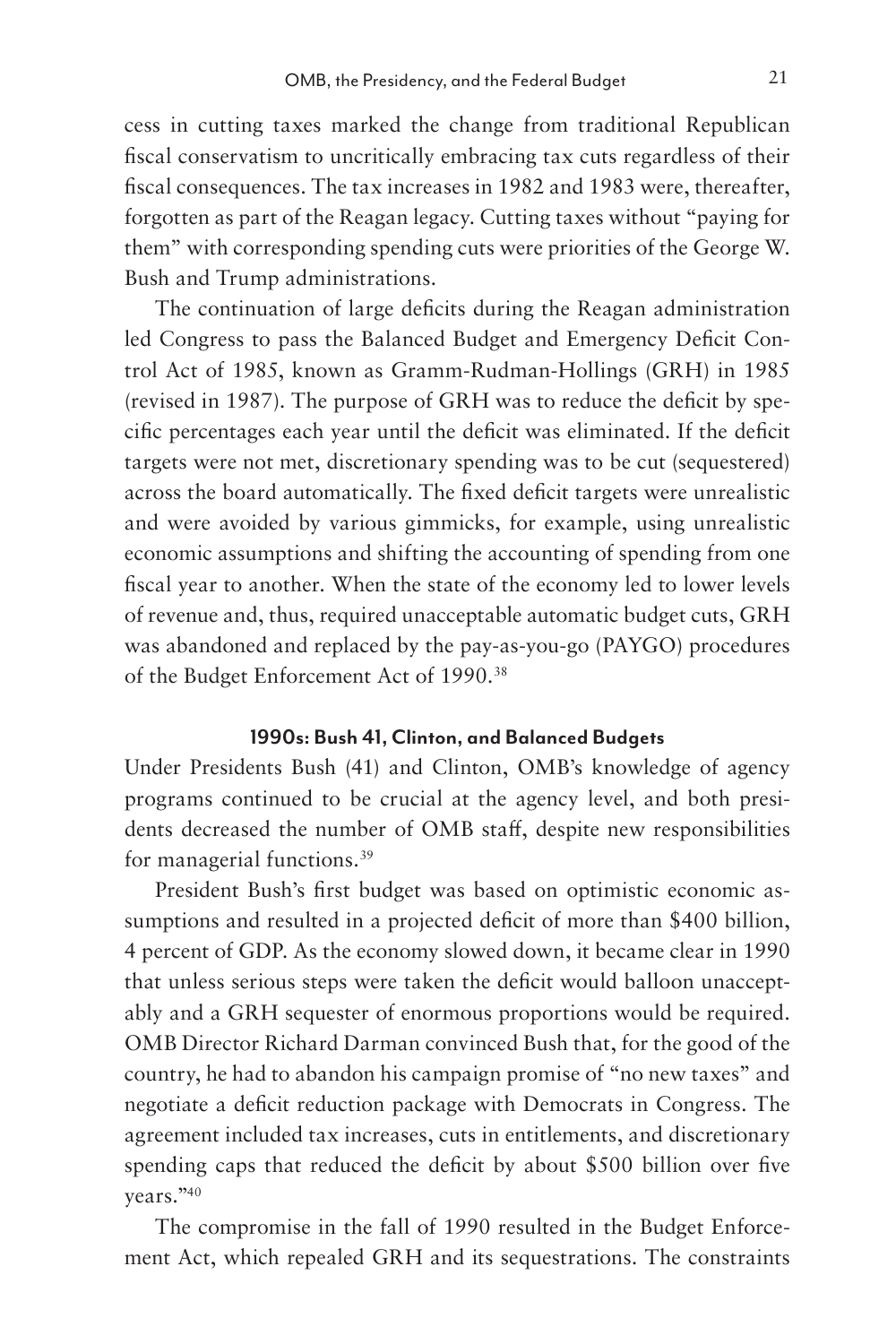#### 22 **EXECUTIVE POLICYMAKING**

in the act were intended to control spending and tax cuts rather than deficits, which were subject to economic fluctuations and emergencies. Spending caps were set on discretionary spending and PAYGO applied to mandatory spending and tax changes. That is, if new legislation increased spending, it had to be offset by decreases elsewhere or revenue had to be increased. Similarly, any tax cuts had to be offset by decreased spending or other revenue increases. The PAYGO requirements lasted until the expiration of the act in 2002. Bush's courageous deficit reduction package, despite denunciations from Republican conservatives, helped make possible the balanced budgets at the end of the 1990s.

Bill Clinton was elected in 1992 after campaigning for increased social spending, but after he was inaugurated, the deficit hawks among his economic advisors convinced him that a continuation of large deficits would hurt the economy and jeopardize the rest of his presidency. They convinced him to recommend tax increases and spending cuts amounting to about \$500 billion over several years. Clinton's proposal, the Omnibus Budget and Reconciliation Act (OBRA) of 1993, was passed with no Republican votes and one-vote margins in the House (218 to 216), with Vice President Gore breaking a tie in the Senate.<sup>41</sup>

When Republicans took over Congress in 1995, they resolved to force the large cuts in entitlements and program eliminations they had promised in the "Contract for America."42 They had decided to spare cuts to Social Security and defense spending, and called for large cuts in Medicare and Medicaid. In October, they passed the largest reconciliation bill passed to that time, including large cuts in health care and welfare programs, and the elimination of many agencies, including several cabinet departments. They also threatened to default on the national debt if Clinton did not go along with their cuts and sign the omnibus reconciliation bill.

Nevertheless, Clinton vetoed a continuing resolution, triggering a six-day shutdown of most of the government, involving 800,000 federal workers. A new continuing resolution was passed, and several appropriations bills were passed and signed. But the continuing resolution ran out on December 15, and 280,000 government workers were furloughed. Finally, presidential candidate Robert Dole announced to Republicans in Congress that "enough is enough" and Congress passed a continuing resolution on January 6 to end a twenty-one-day shutdown. Clinton and the Republicans finally came to agree on a budget that was calculated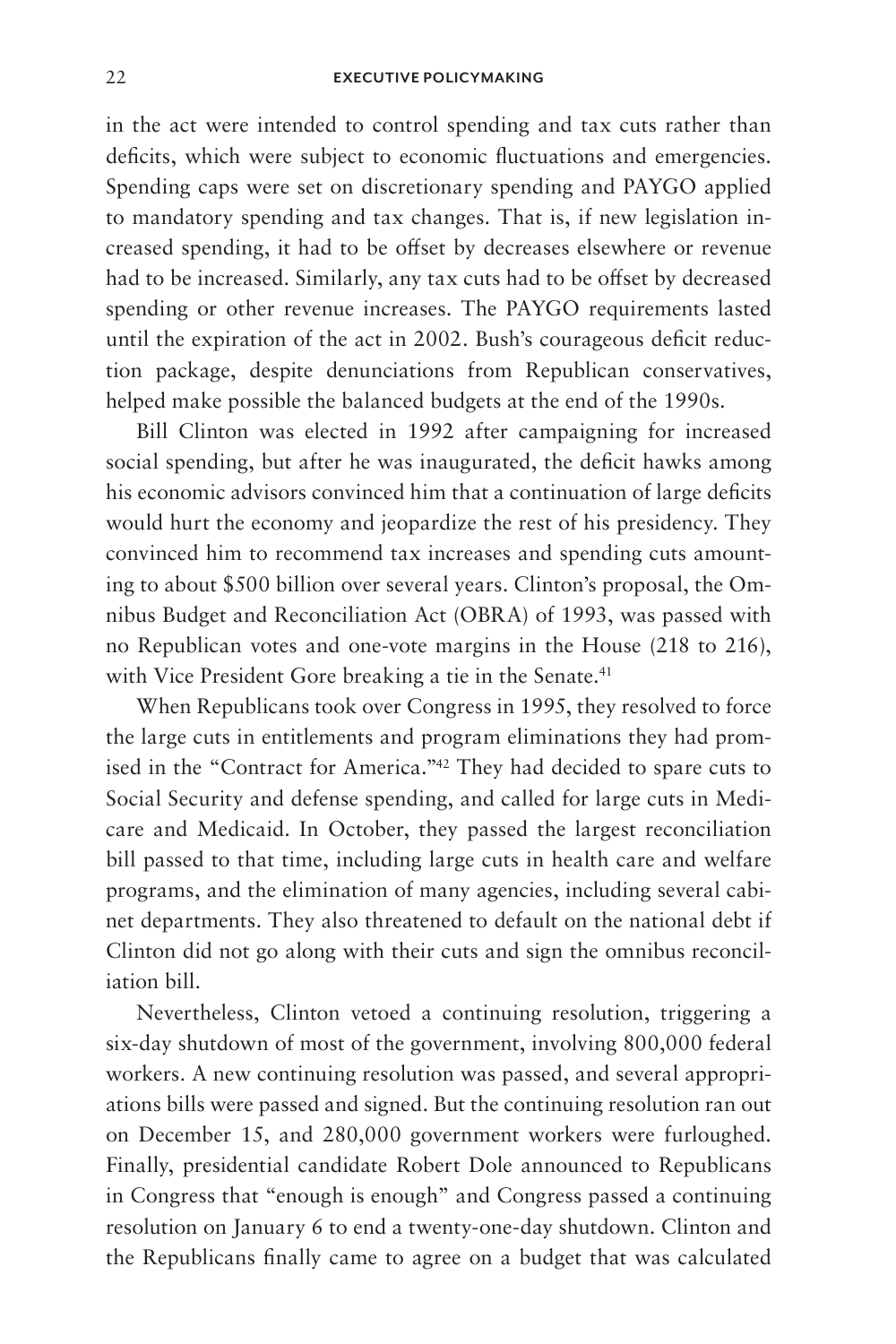to eliminate the deficit within seven years. The booming economy of the 1990s and the deficit reduction packages of 1990 and 1993 led to balanced budgets from 1998 to 2001, the longest string of balanced budgets since the 1920s (table 2-2).

Both Bush and Clinton were hurt politically by their deficit reducing measures, but they were acts of political courage that enabled the government to produce balanced budgets at the turn of the century. Ironically, one of the issues in the presidential campaign of 2000 was about how to deal with the budget surpluses.

### **Bush 43, Obama, and the Great Recession**

In what Irene Rubin termed "The Great Unraveling," policy choices in the early twenty-first century turned the four years of surplus from 1998 to 2001 into a pattern of deficit spending, which was greatly exacerbated by the Great Recession of 2008–2010.43

Despite winning the 2000 elections with fewer votes than Al Gore, President Bush claimed a mandate and won large tax cuts in 2001 and 2003. When some pointed out the increasing deficits and their danger in 2003, Vice President Cheney asserted that "Reagan proved that deficits don't matter. We won the mid-term elections, this is our due."44 The reconciliation process, which was originally intended to enforce reductions in spending (and thus the deficit) was used by the Bush administration to force through its tax cuts, thus increasing the deficit.<sup>45</sup> In addition, the new Medicare Part D prescription drug benefits program and the wars in Afghanistan and Iraq added to the increasing deficits. The discipline

| Year | Surplus as<br>$%$ GDP | Debt as<br>$%$ GDP |
|------|-----------------------|--------------------|
| 1998 | 0.8                   | 41.6               |
| 1999 | 1.3                   | 38.2               |
| 2000 | 2.3                   | 33.6               |
| 2001 | 1.2                   | 31.4               |

### **TABLE 2-2. Four Years of Budget Surplus** *Budget Surplus and National Debt as % of GDP*

*Source:* Congressional Budget Office, *The Budget and Economic Outlook: 2018– 2028* (April 2018, Appendix E-1, p. 145.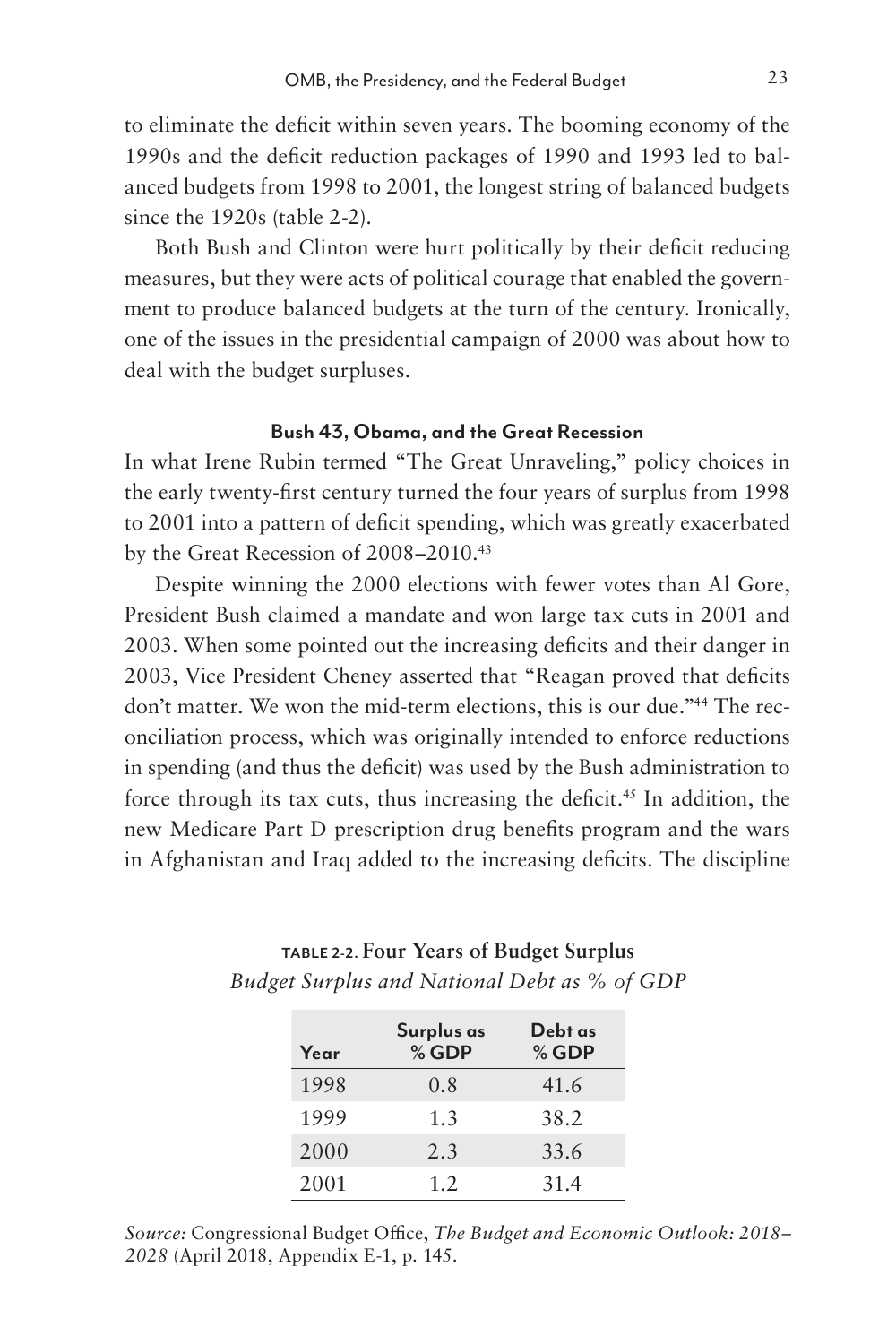provided by the 1990 Budget Enforcement Act (BEA), with its PAYGO provisions, lapsed after 2002 (table 2-3).

Top-down budgeting continued and was reinforced, with OMB focusing less on the specifics of program budgets and emphasizing budget aggregates, particularly under President Bush.46 Presidents Clinton and Bush both made cuts in OMB staff, despite its responsibility for the National Performance Review under Clinton and the Program Assessment Rating Tool (PART) under Bush.

At the end of the Bush administration, failures in financial regulation, reckless borrowing and lending by financial institutions, and the subprime loan crisis led to the beginning of the Great Recession in 2008– 2009. The Bush administration responded with a range of programs, including the Troubled Assets Relief Program (TARP, for which the Treasury was eventually reimbursed). When Barack Obama came to the presidency in 2009, he convinced Congress to pass the American Recovery and Reinvestment Act (ARRA), a huge stimulus program of tax cuts and spending increases, amounting to \$787 billion. The combination of the stimulus package and decreased tax revenue resulted in record-high peacetime deficits of more than \$1 trillion from 2009 to 2012 (7 to 10 percent of GDP).<sup>47</sup>

Huge deficits increased the national debt from 35.2 percent of GDP in 2007 to 70.4 percent in 2012. The United States was lucky that interest rates on U.S. borrowing did not increase significantly, because fiscal uncertainty in the rest of the world led investors to see the United States

| Year | Deficit as<br>$%$ GDP | Debt as<br>$%$ GDP |
|------|-----------------------|--------------------|
| 2002 | 1.5                   | 32.6               |
| 2003 | 3.3                   | 34.5               |
| 2004 | 3.4                   | 35.5               |
| 2005 | 2.5                   | 35.6               |
| 2006 | 1.8                   | 35.3               |
| 2007 | 1.1                   | 3.5.2              |

### **TABLE 2-3. The "Unraveling" of Budget Balance** *Budget Deficits and Debt as % GDP*

*Source:* Congressional Budget Office, *The Budget and Economic Outlook: 2018– 2028* (April 2018, Appendix E-1, p. 145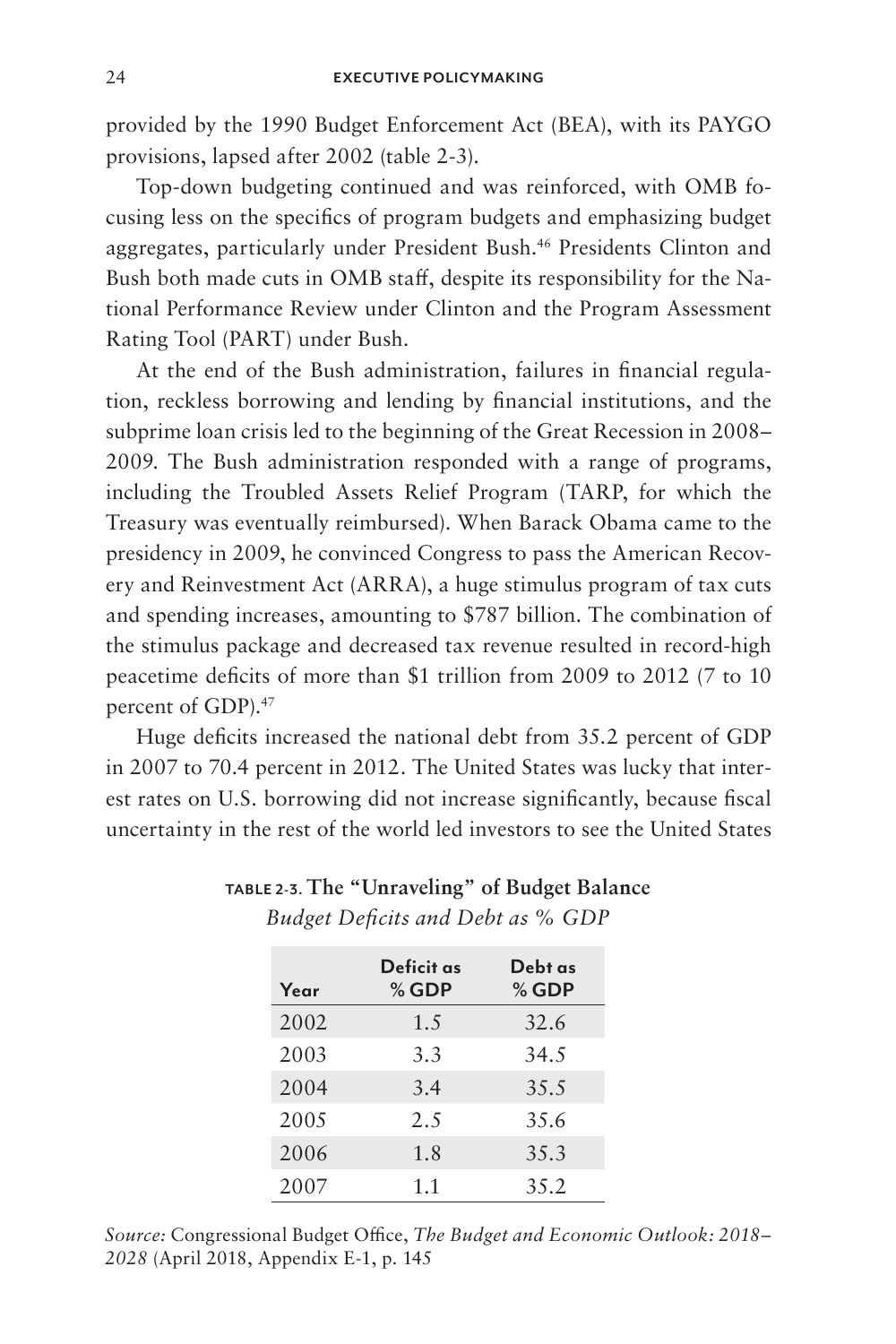as a safe haven despite its economic and budgetary problems. The Great Recession reduced federal revenues in FY2009 and FY2010 to 14.6 percent of GDP, as opposed to expenditures of 24.4 percent of GDP.48

To address the huge deficits created by the decrease in revenue and stimulus spending to recover from the Great Recession, in 2010 President Obama appointed the National Commission on Fiscal Responsibility and Reform (Simpson-Bowles) to propose a bipartisan compromise deficit reduction package.49 The committee wrote a report, but too few committee members supported the final proposal of the cochairs, and it was rejected by Congress.

After Simpson-Bowles failed, President Obama made a proposal to House Speaker John Boehner for a \$4 trillion deficit-reducing "Grand Bargain," which included cuts in Social Security and Medicare in exchange for tax increases. Obama would probably have been able to win support from congressional Democrats, but the Freedom Caucus of Republican conservatives in the House would not agree to the tax increases, and Boehner abandoned negotiations (table 2-4).

After the failure of Simpson-Bowles and the attempted Grand Bargain, Congress passed the Budget Control Act of 2011 (BCA), which raised the debt ceiling (after a downgrade of U.S. bonds by Standard and Poor from AAA to AA+) and created the Joint Select Committee on Deficit Reduction (Super Committee) to propose a deficit reduction plan.

As an incentive for the bipartisan committee to compromise, the law set up an unacceptable outcome if they failed to come to an agreement. The law provided that OMB had to reduce (sequester) funds annually

| Year | Deficit as<br>$%$ GDP | Debt as<br>$%$ GDP |
|------|-----------------------|--------------------|
| 2008 | 3.1                   | 39.3               |
| 2009 | 9.8                   | 52.3               |
| 2010 | 8.7                   | 60.9               |
| 2011 | 8.5                   | 65.9               |
| 2012 | 6.8                   | 70.4               |

### **TABLE 2-4. Record Deficits after the Great Recession** *Budget Deficits and Debt as % GDP*

*Source:* Congressional Budget Office, *The Budget and Economic Outlook: 2018– 2028*, April 2018, Appendix E-1, p. 145.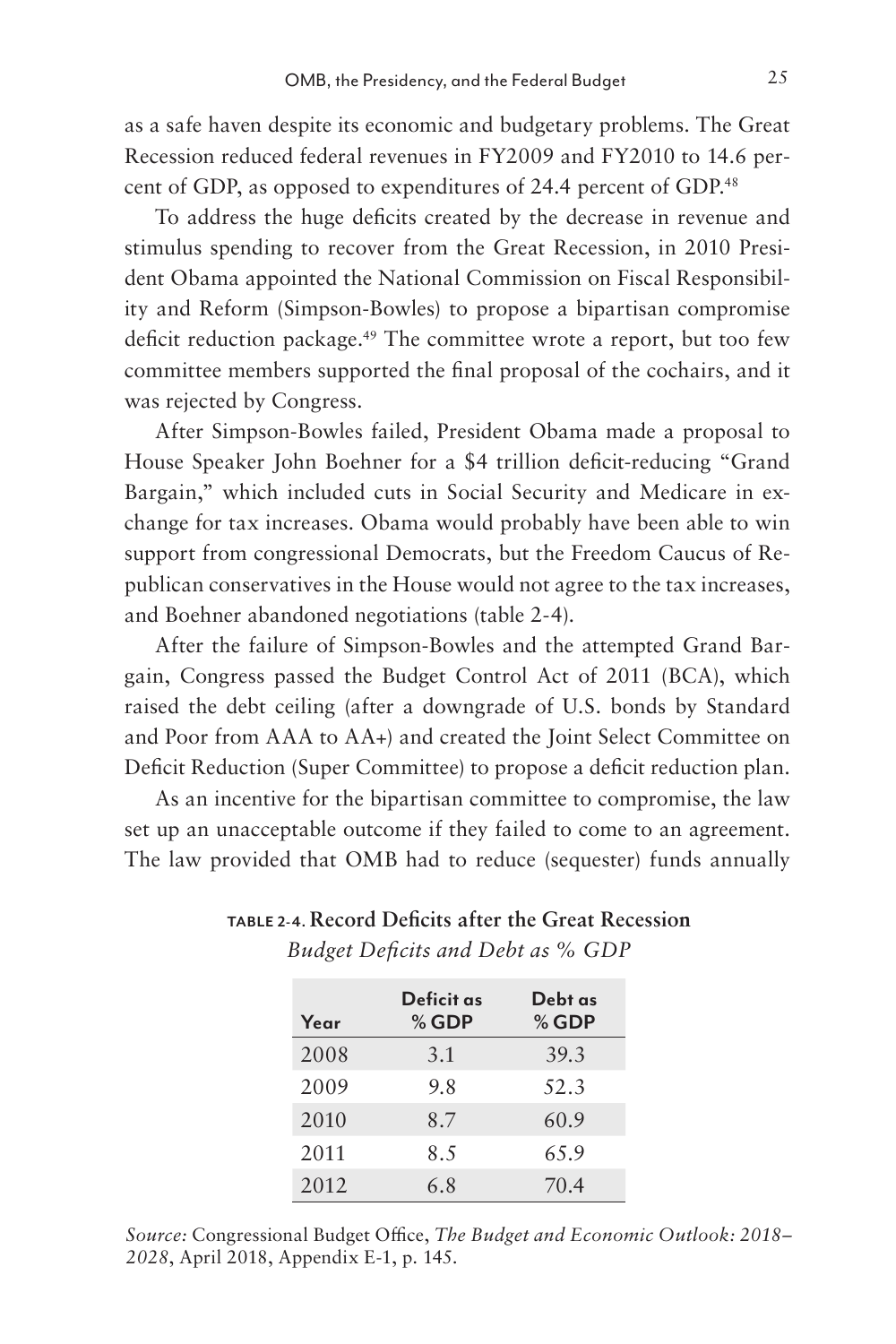across the board from discretionary domestic and defense spending. This approach to trimming budgets was considered so extreme in size and so irrational—for example, not choosing priorities—that it would force both sides to make compromises. When the two parties failed to agree, OMB ordered the budget cuts, causing disruptions in executive branch programs and agencies. The threat of sequester, which was designed to be a poison pill, became a reality that pleased no one. In subsequent years, from 2014 to 2019, the impact of sequestration was lessened, though not eliminated, by a series of compromises, totaling \$439 billion, that lifted discretionary spending ceilings, somewhat reducing the disruption to programs caused by sequestration.<sup>50</sup>

The disruption to defense spending was considerably reduced by the exclusion of funds for Overseas Contingency Operations (OCO) from the caps on discretionary spending. The use of this type of supplemental appropriations for defense funding had been a common practice, amounting to about 2 percent of defense appropriations annually. But after 9/11, funding for the wars in Iraq and Afghanistan was paid through OCO appropriations, which amounted to 20 percent of Department of Defense (DOD) funding from 2001 to 2018, peaking at 28 percent of DOD budgets in 2007 and 2008. Because OCO funds were exempted from discretionary spending caps, funding for more routine operations could be protected by including them in OCO supplementals, and between 2006 and 2019 more than \$50 billion in routine operations annually were included in OCO legislation.<sup>51</sup> From 2001 to 2020, total appropriations for OCO funding approached \$2 trillion.<sup>52</sup>

### **Initial Trump Budgets**

After the Budget Control Act of 2011, deficits declined until 2015, after which they began to climb again. During his campaign for the presidency, Donald Trump proclaimed, "We will balance the budget without making cuts in Social Security and Medicare."53 But his actions belied his words, and even with a strong economy and low unemployment, he advocated a large, pro-cyclical tax cut.

The Republican Tax Cuts and Jobs Act (TCJA) of 2017 (PL 115-97) provided a short-run stimulus but led to significantly reduced projected federal revenues over the longer term.<sup>54</sup> When the huge projected deficits over ten years flowing from the tax cut were pointed out to Trump, he responded, "Yeah, but I won't be here."55 Despite optimistic assumptions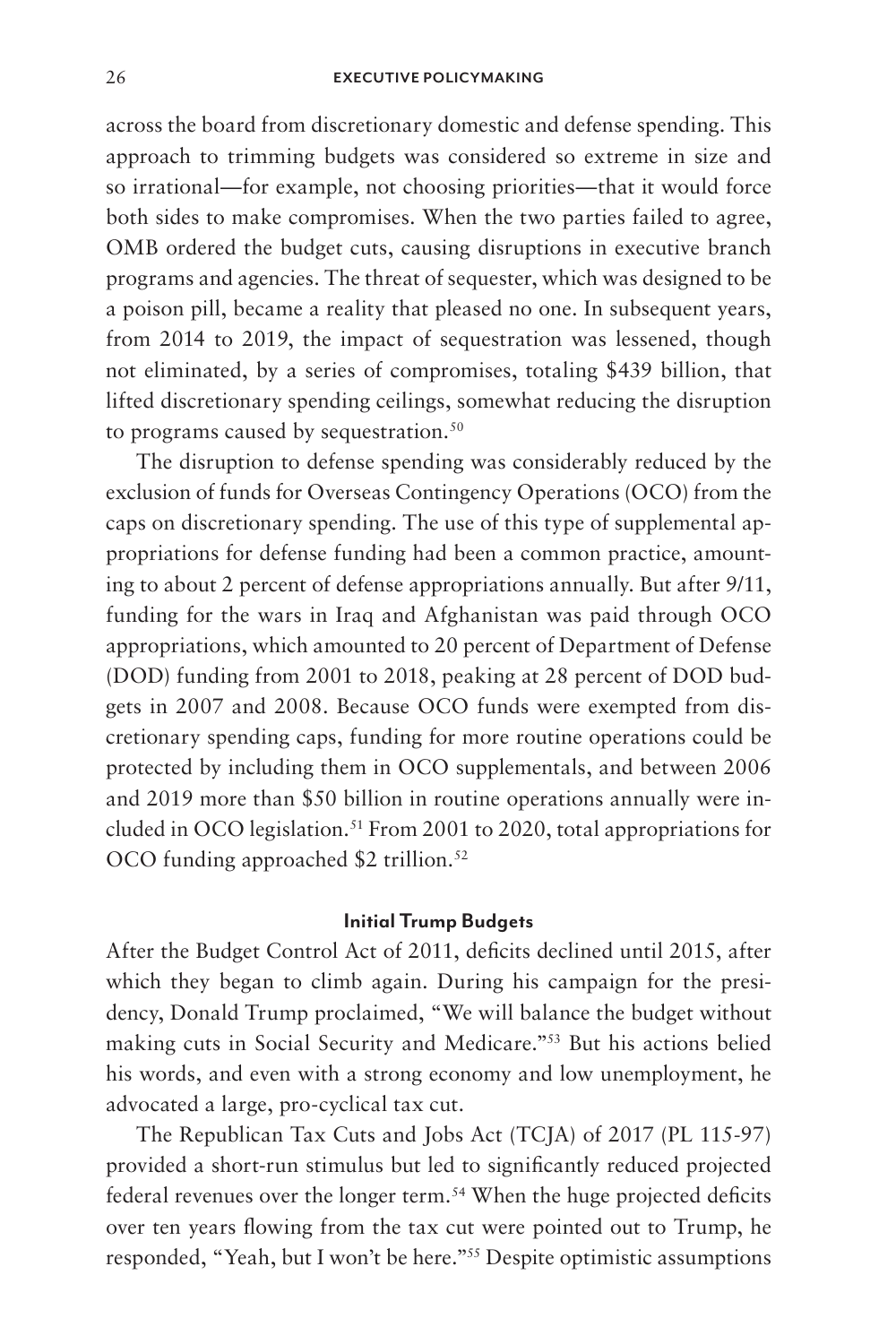about economic growth and congressional decisions, President Trump's FY2020 budget request projected continued deficits of more than \$1 trillion (table 2-5). When asked why he did not mention the size of the deficit in his 2019 State of the Union address, his OMB director and acting White House chief of staff Mick Mulvaney replied, "nobody cares" about deficits.<sup>56</sup> In 2020, Trump responded to concerns about the growing national debt: "Who the hell cares about the budget? We're going to have a country."57

In 2018, the CBO projected that the United States would continue to spend significantly more than the revenues it would bring in and that the national debt would be near 93 percent of GDP by 2029 and 150 percent by 2049.58 The consensus among CBO, OMB, the Congressional Research Service (CRS), and the Government Accountability Office (GAO) was that current trends in deficit spending and accumulation of the national debt were unsustainable. Health costs were rising and would continue to increase, as would Social Security expenditures due to demographic shifts.<sup>59</sup> Even keeping the debt-to-GDP ratio at its relatively high 2019 level of 77 percent of GDP until 2047 would require cuts in the deficit (that is, tax increases and/or spending cuts) of \$380 billion in each year, beginning in 2018. To achieve a debt-to-GDP ratio at the average of the previous fifty years would necessitate net savings of \$620 billion annually.60

#### **OMB as an Institution**

In its most recent fifty years, as OMB leadership increased its influence with presidents, career staffers had less influence on overall administration policy. Nevertheless, they were masters of the details of government

| Year | <b>Deficit</b><br>\$Trillion | Deficit as<br>$%$ GDP | Debt as<br>$%$ GDP |
|------|------------------------------|-----------------------|--------------------|
| 2019 | 1.1                          | 5.1                   | 79.5               |
| 2020 | 1.1                          | 4.9                   | 80.7               |
| 2021 | 1.1                          | 4.5                   | 81.6               |
| 2022 | 1.0                          | 4.2                   | 82.1               |

**TABLE 2-5. OMB Projections of Deficits** 

*Source:* White House: The President's FY2020 Budget Request (2019), Summary Tables: S-1, p. 107; S-4, p. 110; S-5, p. 112.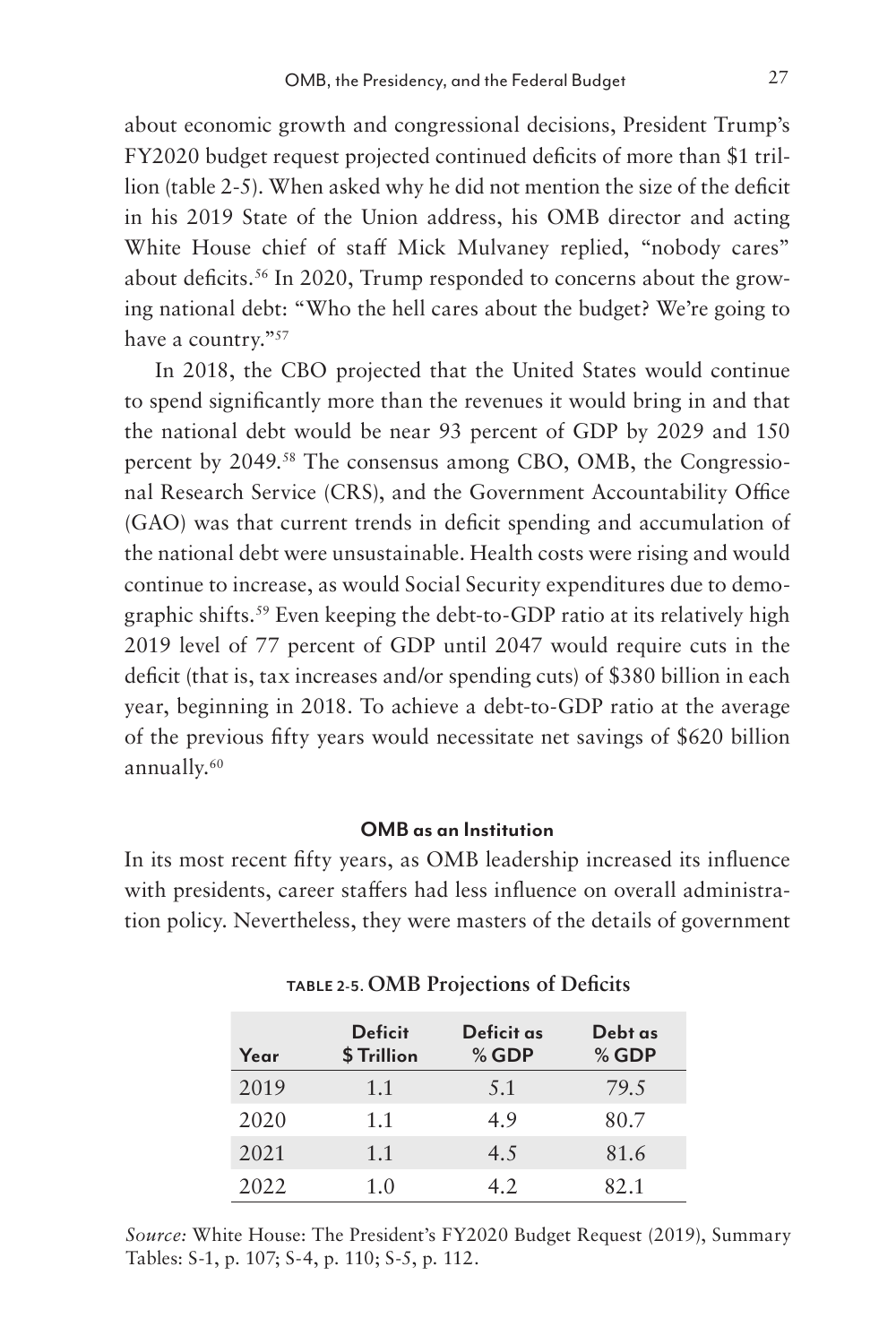operations that often fall below the level of "political interest." Consequently, OMB career staffers continued to wield considerable control over their bailiwicks in the executive branch. 61 For instance, budget issues below the level of political visibility were often left to the discretion of OMB staff, and if there was a need to cut agency budgets, career staffers had significant discretion in how and where to make the cuts.<sup>62</sup>

The institutional staff of OMB peaked at 686 in 1975, and as the White House staff grew in size over subsequent decades, OMB staffing shrank to 480 in 2018 (the White House Office itself comprised 450 personnel).<sup>63</sup> In 2016, there were more than fifty political appointees, seven of them Senate confirmed.64 Four recent presidents (Clinton, Bush 43, Obama, and Trump) highlighted the importance of OMB directors to their political fortunes by appointing their OMB directors subsequently to be their White House chiefs of staff.65

OMB has always had a reputation for how much work it extracts from is staff. The five Resource Management Offices, housing the traditional budget staff, from PADs to budget examiners, had only 235 FTE in 2016.<sup>66</sup> Its workload has only increased, because of the shrinkage of total staff and the functions added to its jurisdiction since 1970: Office of Federal Procurement Policy (OFPP) in 1974; Office of Information and Regulatory Affairs (OIRA) in 1980; Office of Federal Financial Management (OFFM) in 1990; and Office of E-Government Technology and the Intellectual Property Enforcement Coordinator in 2002. Management functions, such as the Program Assessment Rating Tool (PART) of the Bush administration, also consumed much energy, though without significantly affecting budgetary decisions in Congress.67

#### **DISINTEGRATION OF THE BUDGETARY PROCESS**

Increasing polarization between the political parties has led to the disintegration of the traditional budgetary process. The continuing fissure is that Republicans favor cutting taxes and Democrats resist cuts to domestic programs, especially Social Security and Medicare. Political moderates (and realists) understand that deficits cannot be eliminated and the national debt reduced without some combination of increased taxes and programmatic cuts of these key uncontrollables. This section will explain the factors leading to the implosion of the budgetary process: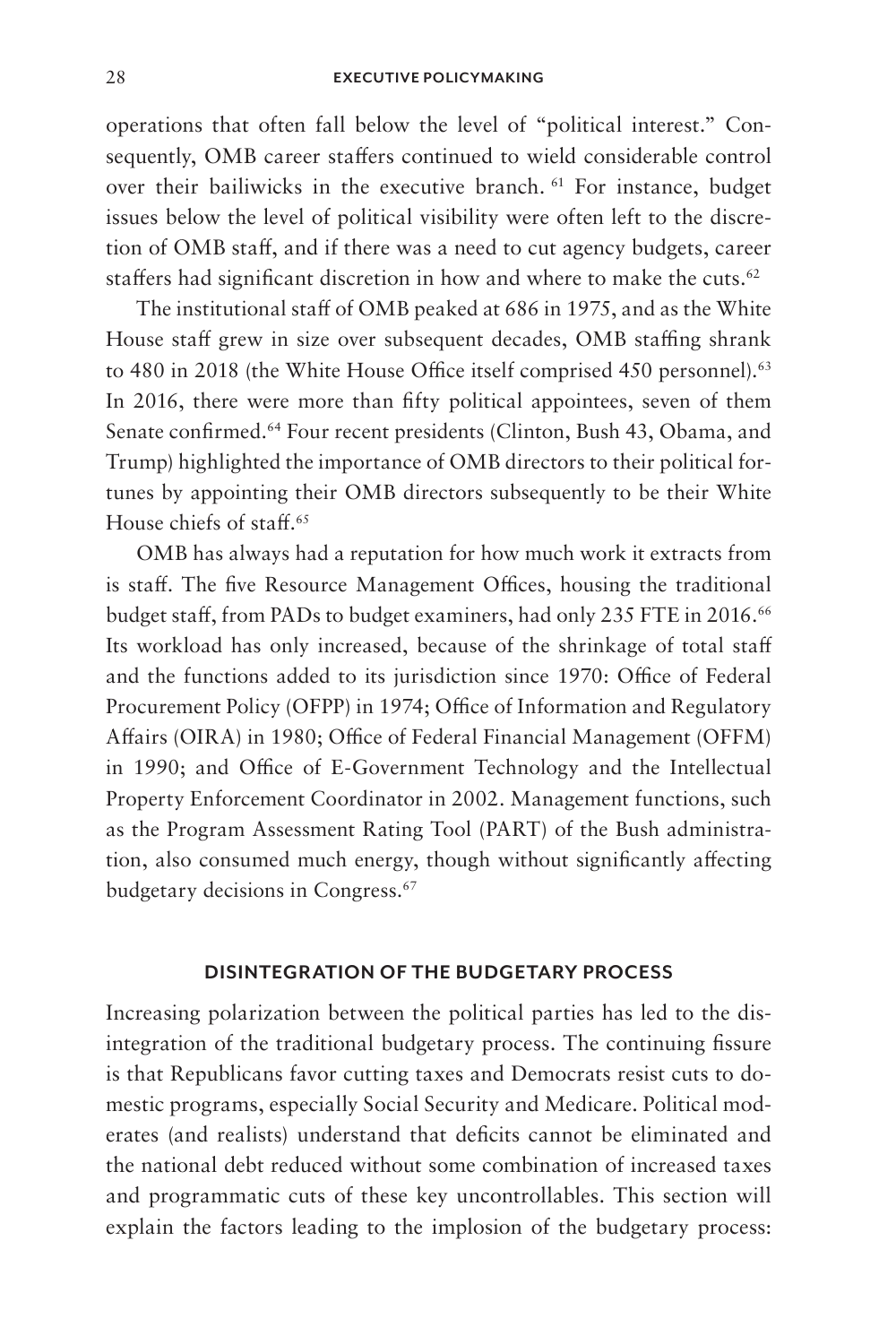the breakdown of the regular order, increasing occurrence of continuing resolutions, and the rise of uncontrollable spending.

#### **Collapse of the Regular Order**

Between the 1974 passage of the Congressional Budget Act and 2015, Congress adopted a budget resolution by the mandated date (May 15, changed to April 15 in 1986) only six times.<sup>68</sup> The most recent year in which all appropriations bills were passed before the beginning of the fiscal year and signed by the president was 1996.<sup>69</sup>

As developed in the 1950s and 1960s, and fraying in the late 1970s, the regular order on appropriations involved the origin of appropriations bills in the House (from subcommittee to full committee to floor passage); then consideration in the Senate (from subcommittee to full committee to floor passage); then conference committee and final passage on the floors of both chambers. From 1975 to 2012, only 61 percent of regular appropriations bills were passed in the regular order.70

The regular order is sometimes still observed within the appropriations committees, which hold hearings and draft bills. But more often, there is a hybrid model in which continuing resolutions are passed and then spending bills are lumped together in omnibus or smaller "minibus" bills. Between 1986 and 2016, twenty-two separate omnibus laws were passed in nineteen different fiscal years, each covering some or all of the twelve (or thirteen) appropriations bills.<sup>71</sup> Omnibus legislation results in less transparency and time for deliberation, but it also allows both Democratic and Republican priorities to be packaged together, making it easier to get bills through both houses.72

While the House more often passed its bills before the beginning of the new fiscal year (88 percent), the Senate was often the sticking point. As the Senate became more individualistic, appropriations bills were increasingly filibustered or subjected to numerous amendments. As a result, the majority party in the Senate often combined appropriations bills into omnibus packages and brought them to the floor just before deadlines.

Peter Hanson has suggested some reforms that might ameliorate these problems: 1) limit filibusters on appropriation bills (though this has not solved the problems with executive branch appointments); 2) the Senate should not wait for House appropriations bills to pass before beginning Senate consideration; 3) allow limited earmarking to broaden coalitions;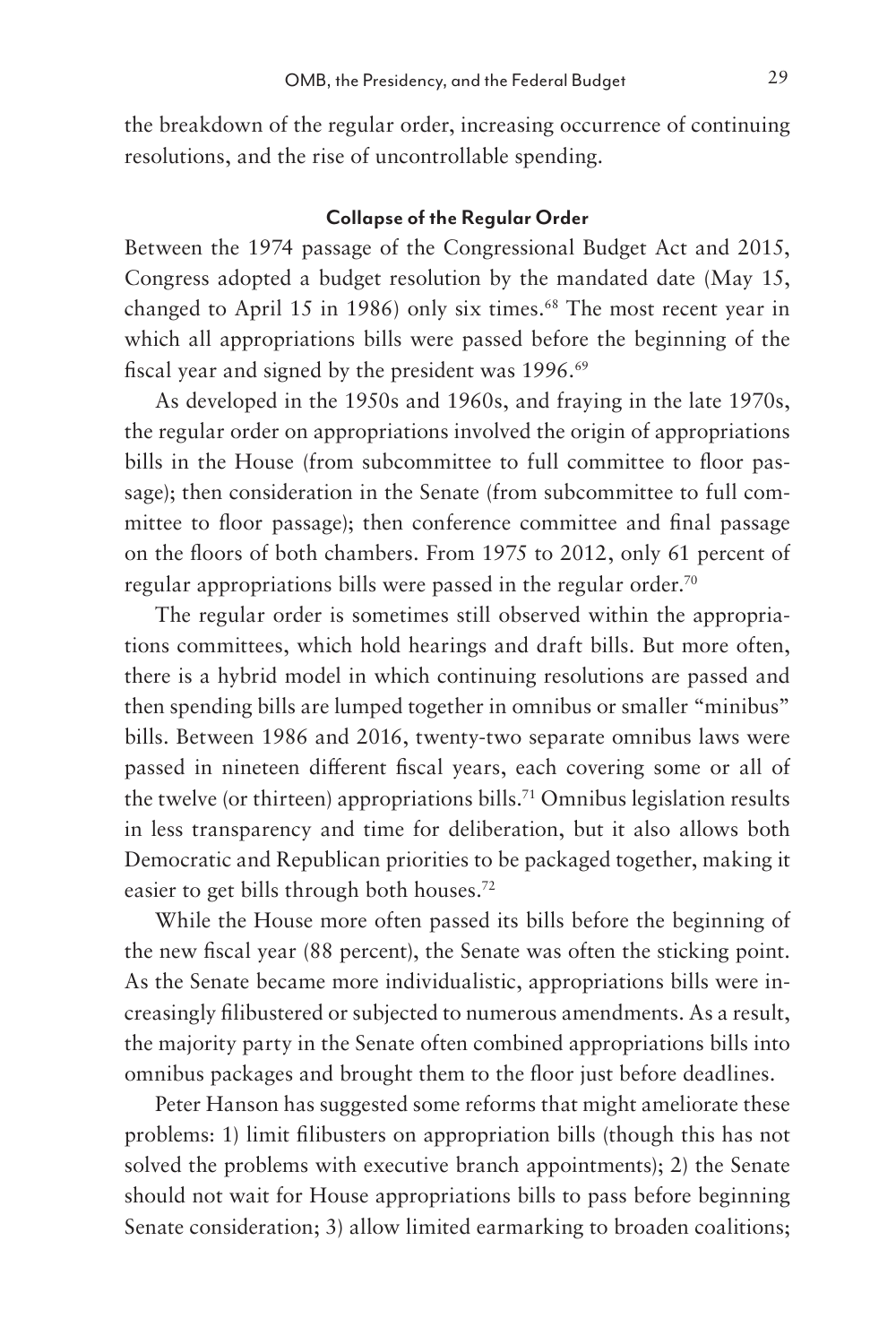and 4) reduce transparency by publicly reporting only total votes on bills, not by individual member, allowing members to make difficult compromises without public vilification by opponents.

Although restoring the regular order to the appropriations process would be salutary, regular appropriations now constitute an increasingly smaller portion of total spending, and reducing expenditures in discretionary spending will not significantly reduce the deficit or decrease the national debt.

### **Continuing Resolutions, Shutdowns, and the Debt Ceiling**

Constitutionally, all agencies must be funded through appropriations bills passed by Congress; when it cannot agree on appropriations for one or all of the twelve appropriation bills, Congress must pass continuing resolutions (CRs) to keep agencies funded. These laws are stop-gap measures allowing the agencies to continue operating, generally at the previous year's levels. OMB strictly enforced the spending limits specified in the continuing resolutions, often a certain percentage of agencies' previous fiscal year appropriations; no new programs can be undertaken. Political polarization and the other factors just discussed have resulted in increasing use of CRs, which (along with sequestration) are extremely disruptive to executive branch operations.

Since passage of the 1974 Budget Act, all regular appropriations have been enacted before the beginning of the fiscal year only four times: 1977, 1989, 1995, and 1997. Since 1997, the average annual number of CRs enacted is six, their coverage averaging five months. In 2002, 2011, and 2013, some CRs lasted for the full year.73 The continuing resolution passed in March 21, 2018, totaled \$1.3 trillion and was 2,322 pages long.74 Continuing resolutions and omnibus bills decrease budgetary transparency, disrupt federal agencies, and lead to less deliberative policy decisions. When continuing resolutions run out without an appropriation, governmental programs are further disrupted by government shutdowns.75

The Anti-Deficiency Act (31 USC 1341) prohibits government employees from obligating or spending funds that have not been appropriated. Thus, when the fiscal year begins without the passage of an appropriation or a continuing resolution, affected agencies must begin the shutdown process. Before the 1980s, there were occasional lapses in appropriations, but they did not stop agencies from carrying out their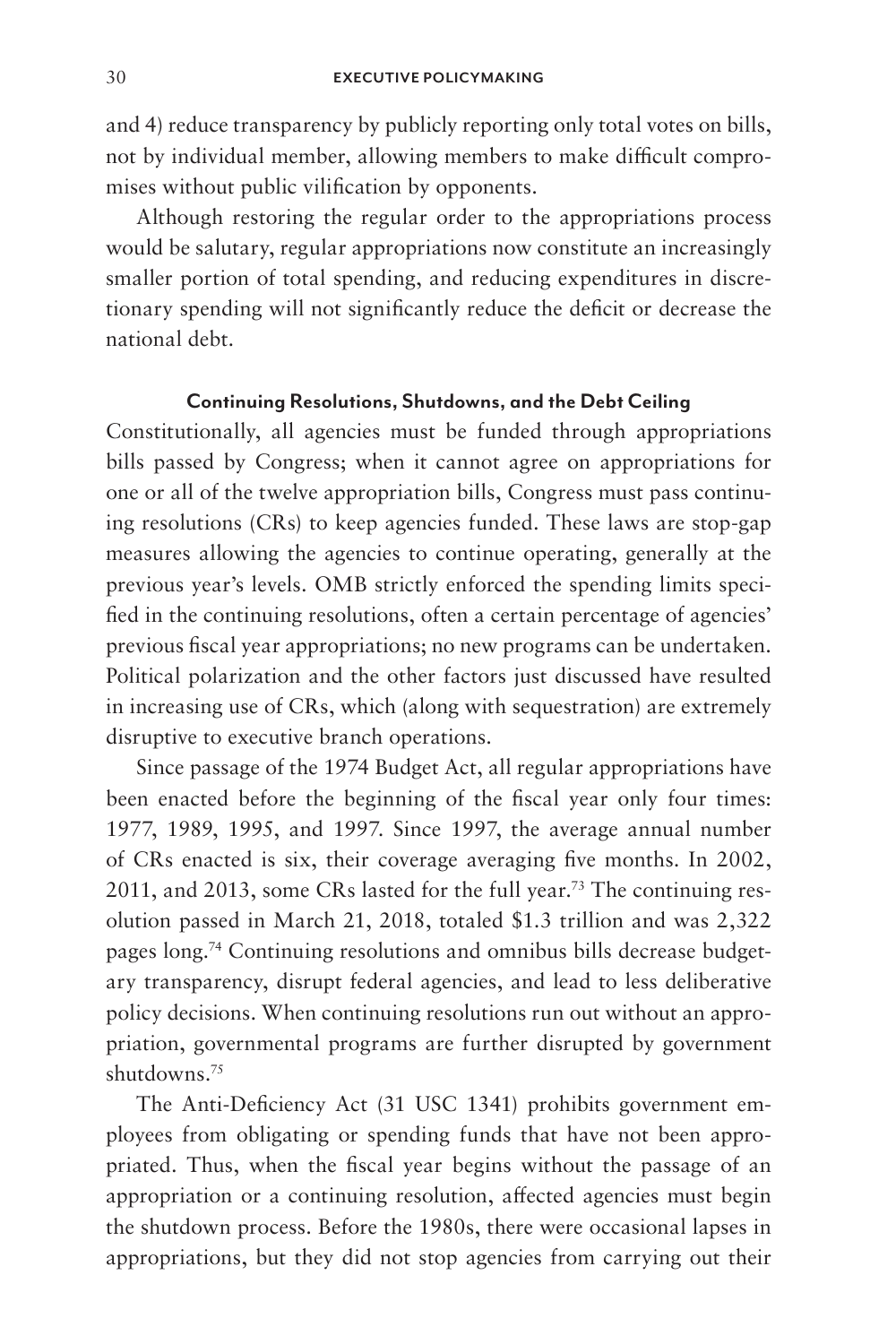functions. During the 1980s, gaps in funding with no continuing resolution occasionally entailed the shutdown process for those agencies that had not been funded, though only for several days. During government shutdowns, the power of OMB is enhanced, since it must decide which programs and personnel are essential for the protection of life and property and, thus, must continue to operate during shutdowns.

In 1995, however, the lack of agreement on appropriations between Bill Clinton and the Republican Congress resulted in a shutdown that lasted twenty-one days (after a previous six-day shutdown), and in 2013 Republican attempts to stop parts of the Affordable Care Act resulted in a sixteen-day shutdown. In 2018–2019, when President Trump did not get sufficient funding for his promised "wall" along the border with Mexico, 800,000 federal workers were furloughed for thirty-five days.<sup>76</sup>

During shutdowns, those employees in affected agencies who are deemed by OMB to be essential for the protection of life and property still must continue doing their work, though these "excepted" employees do not receive pay, and other furloughed workers were forbidden from reporting for work. The rules OMB uses are based on the Anti-Deficiency Act and subject to differing interpretations in different administrations.<sup>77</sup> As the 2018–2019 shutdown dragged on, the Trump administration ordered OMB to reinterpret its policies to allow workers to return to perform functions that were having a highly visible impact; for example, to process tax refunds, to clean up national parks, etc. None of the workers in the affected agencies received their pay during the shutdowns, though Congress appropriated their back pay after the shutdown. Government shutdowns disrupt the agencies that implement programs; they waste resources; and they have serious economic consequences. CBO estimated that the 2018–2019 partial shutdown delayed \$18 billion in federal spending and cost the economy about \$11 billion.<sup>78</sup>

In addition to shutdowns, threats to not increase the debt limit further increase budgetary uncertainty. The statutory limit on the national debt was created in 1917 in reaction to the need to provide continuing funding for World War I. Before that, Congress had to pass separate authorizations when additional borrowing was needed, in order for the Treasury to borrow money. In contemporary times, however, the statutory debt limit has been used as a "fiscal suicide vest" in which the full faith and credit of the United States is put at risk for one party to extract concessions on fiscal policy. Treasury Secretary Jack Lew observed: "the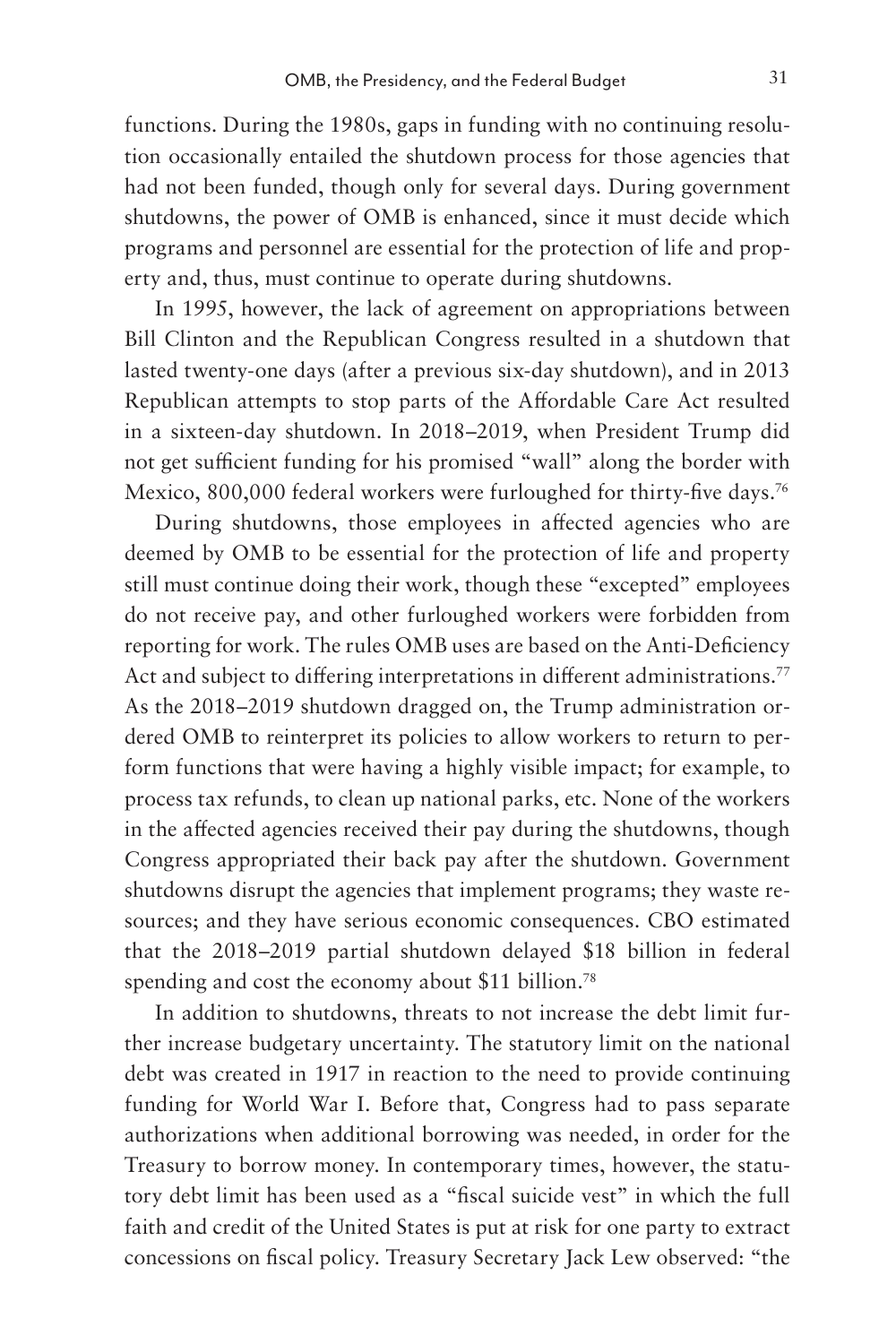debt limit has morphed into a weapon that irresponsible actors in Congress can wield against our economic well-being."79

From 2011 to 2019, the debt limit was approached several times. In these cases, the Treasury Department shifted cash balances and took extraordinary measures (that is, shifting funds among accounts; for example, from Social Security and Medicare trust funds) to pay its ongoing expenses. In the final resolution of each of these disputes, Congress suspended the debt ceiling until a specific date, when a new round of negotiating over fiscal policy had to begin.80

Permanent legislation could provide for automatic increases in the debt ceiling, allowing the United States to pay the debt it has incurred. But some members of Congress have refused to pass such legislation to be able to hold the full faith and credit of the United States hostage to get their way on policy issues. Automatic CRs would deprive some members of a powerful tool to get their way. The problem, of course, is that in such hostage showdowns, the hostages (that is, U.S. citizens, the full faith and credit of the U.S. government, and the economy) suffer.

### **The Rise of Mandatory Spending**

Funds that are provided through the appropriations process are considered discretionary, or "controllable," and must be passed annually. Mandatory, or "uncontrollable," spending is authorized by substantive committees and is not subject to the regular appropriations process. To reduce mandatory spending, which comprises most of federal spending, Congress must pass new legislation that changes the level of benefits and/ or the number of beneficiaries in entitlement programs (or increases offsetting collections netted against that spending).<sup>81</sup>

The largest entitlement programs are Social Security (about 24 percent of federal spending) and Medicare/Medicaid (about 27 percent of federal spending); their costs are increasing rapidly due to an aging population .<sup>82</sup> Other mandatory spending includes government retirement programs, unemployment insurance, and Supplemental Nutrition Assistance Program (SNAP, formerly food stamps). These types of uncontrollable, mandatory spending amounted to 63 percent of total outlays in fiscal year 2017. In addition, interest on the national debt, which amounted to about 7 percent of annual spending in 2017, must be paid, leaving discretionary spending at 30 percent of outlays. In 2018, CBO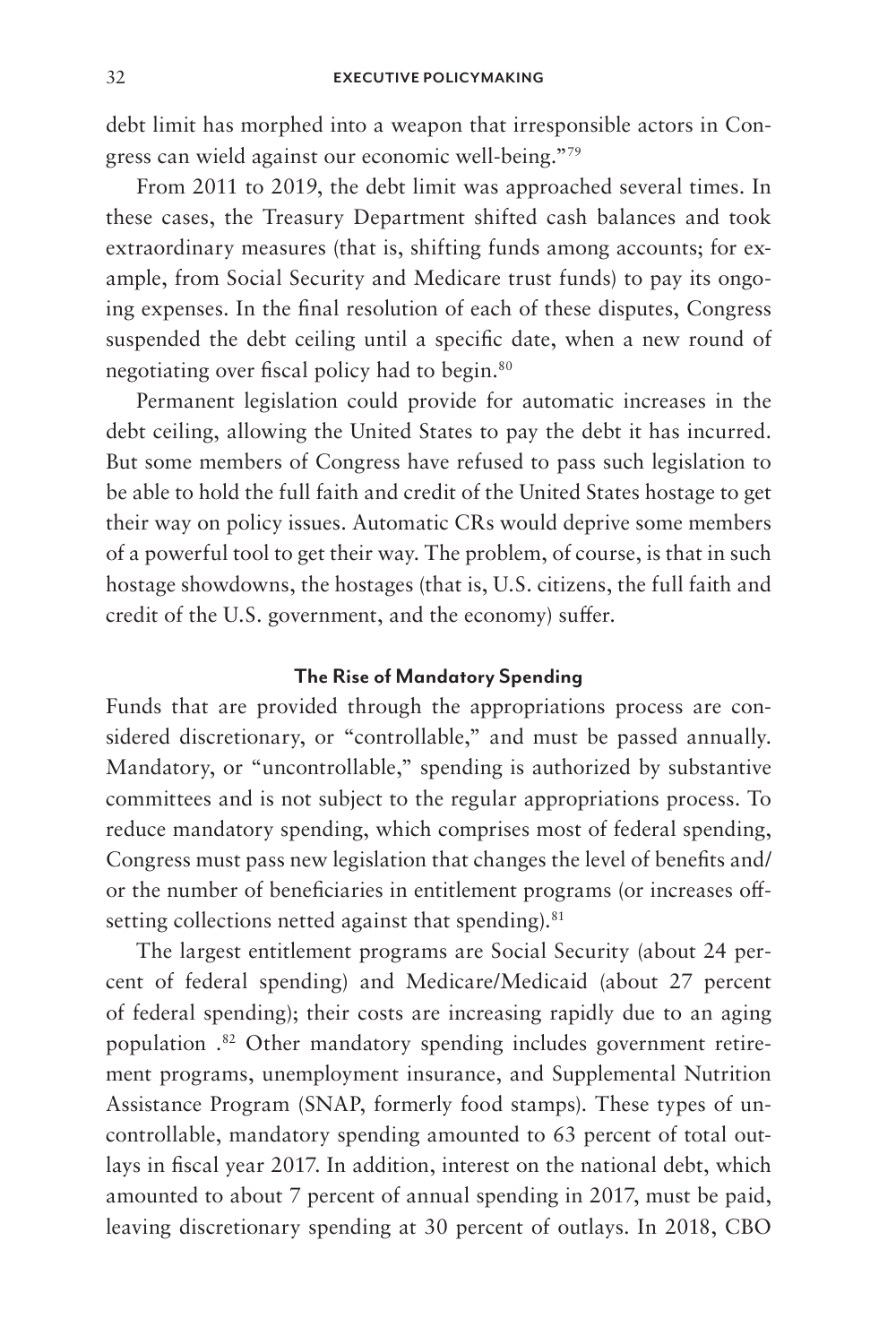projected that by 2028 mandatory spending would be 64 percent of outlays with net interest of 13 percent, leaving discretionary spending at 23 percent (table 2-6).83

Although defense spending is technically discretionary, spending has been increasing steadily and is unlikely to be cut; in 2019, it was more than \$700 billion and amounted to more than half of all discretionary spending. The total of mandatory spending, interest on the national debt, and defense spending amounted to about 85 percent of the federal budget. Without cuts to the defense budget, by 2028 nondefense discretionary spending (that is, most of what the federal government does) will shrink even further from its 2018 level of 15 percent of outlays.

Consequently, cuts in nondefense discretionary spending would not put much of a dent in the deficit or debt. This leaves appropriations committees fighting more and more over less and less. Insofar as future budget battles are concerned with the overall health of the economy and the ratio of debt-to-GDP, they will have to be focused on uncontrollable spending and revenues. This leaves OMB's greatest influence relevant to a smaller portion of total federal spending. OMB career staff have considerable expertise in the financing of entitlement programs, and if Congress decides to enact changes to achieve cost savings, OMB will play a major role. But Congress has not often been willing to address such change in recent years. Congress and presidents have squandered opportunities to deal with the broader trends of fiscal policy, making the inevitable reckoning with budgetary and economic reality more traumatic.

| Category             | % Annual Outlays<br>in 2017 | % Annual Projected<br>Outlays in 2028 |
|----------------------|-----------------------------|---------------------------------------|
| Mandatory spending   | 6.3                         | 64                                    |
| Interest on the debt |                             | 13                                    |
| Total uncontrollable | (1)                         |                                       |

**TABLE 2-6. Uncontrollables Increasingly Dominate the Budget**

*Source:* Congressional Research Service, "The Federal Budget: Overview and Issues for FY 2019 and Beyond" (May 21, 2018), p. 7, (author name redacted).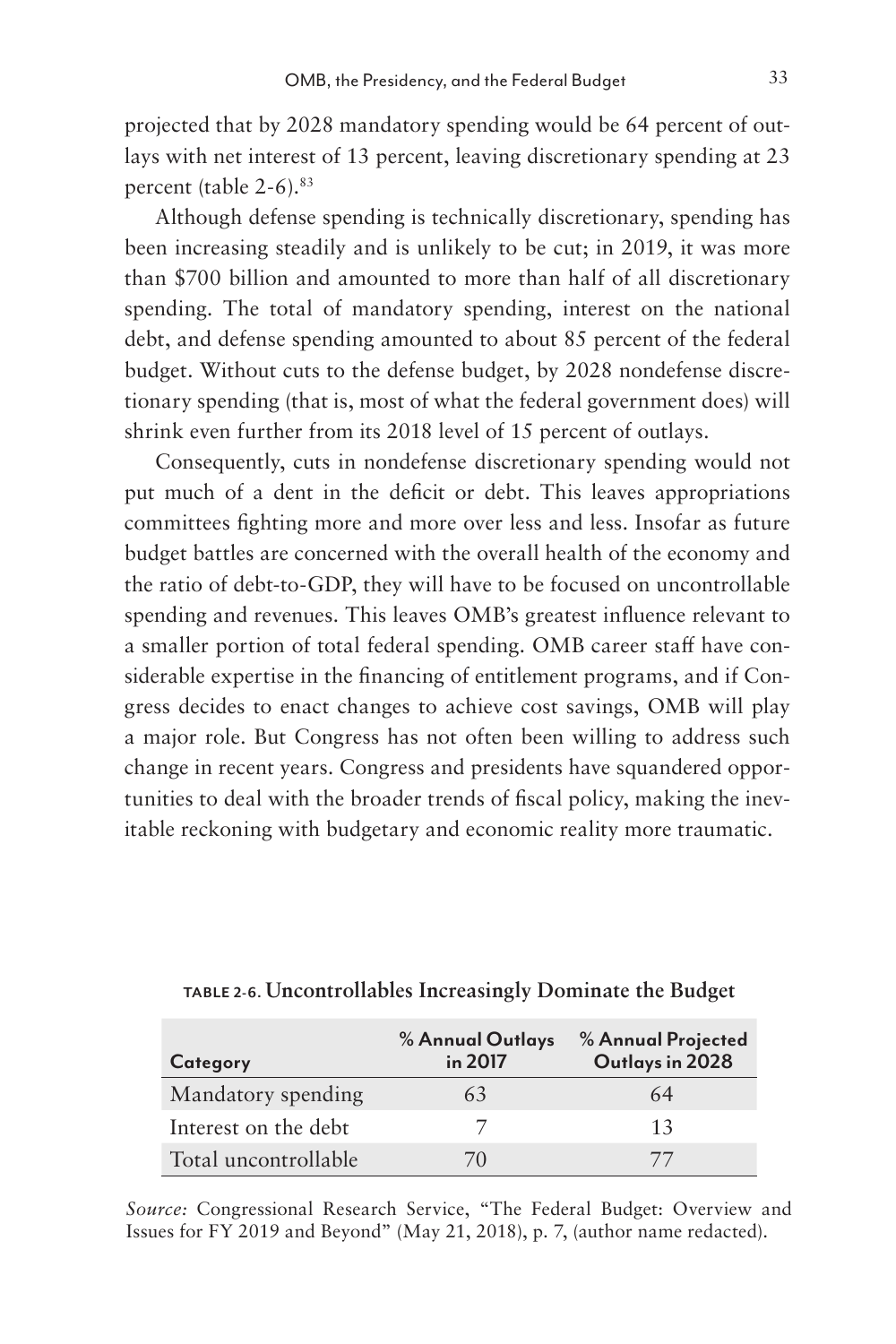#### **CONCLUSION**

After the creation of the executive budget in 1921, the Bureau of the Budget served as the primary tool for presidential control of the federal budget and, as such, the overall contours of the executive branch. In its first half-century, presidents used BOB to control discretionary spending through bottom-up budgeting, but also to respond to changing national priorities, such as the Great Depression, World War II, and Great Society programs.

During its second half-century, the Office of Management and Budget adapted to accommodate presidential concerns about budget deficits. In doing so, its approach shifted from a bottom-up focus on programs and agencies to the top-down imperative to reduce deficits. Although OMB maintained its expertise in and control over agency budgets, its leadership shifted the primary focus from controlling spending by programs and agencies to shepherding the president's budget through Congress. Discretionary (controllable) spending was overwhelmed by the demands of mandatory spending programs (uncontrollables). The leadership of OMB became more political (with more than fifty political appointees in 2018), and directors worked closely with White House staff to implement the president's political and policy priorities.

In the twenty-first century, deficits increased; as the gross national debt exceeded \$22 trillion, and as the net debt approached 80 percent of GDP, OMB could not assert control. The staff of OMB shared the concern of many informed observers, including CBO, CRS, and GAO, that current fiscal trends were not sustainable. Less than 30 percent of annual outlays were subject to annual appropriations, and half of those funds went to the defense budget. Thus, career OMB expertise in agency oversight and control, while important for executive branch effectiveness and efficiency, could not impose rational budget decisions on a polarized Congress and presidency. As former OMB professional Kathleen Peroff observed, "the concern of presidents and Congress about deficits has diminished. OMB has often lost in the White House debate over the importance of fiscal constraint versus the inexorable political dynamics of the welfare/warfare state."84

The COVID-19 pandemic that began in March and April of 2020 severely affected the economic outlook for the United States and the rest of the world. Within four weeks more than 22 million workers in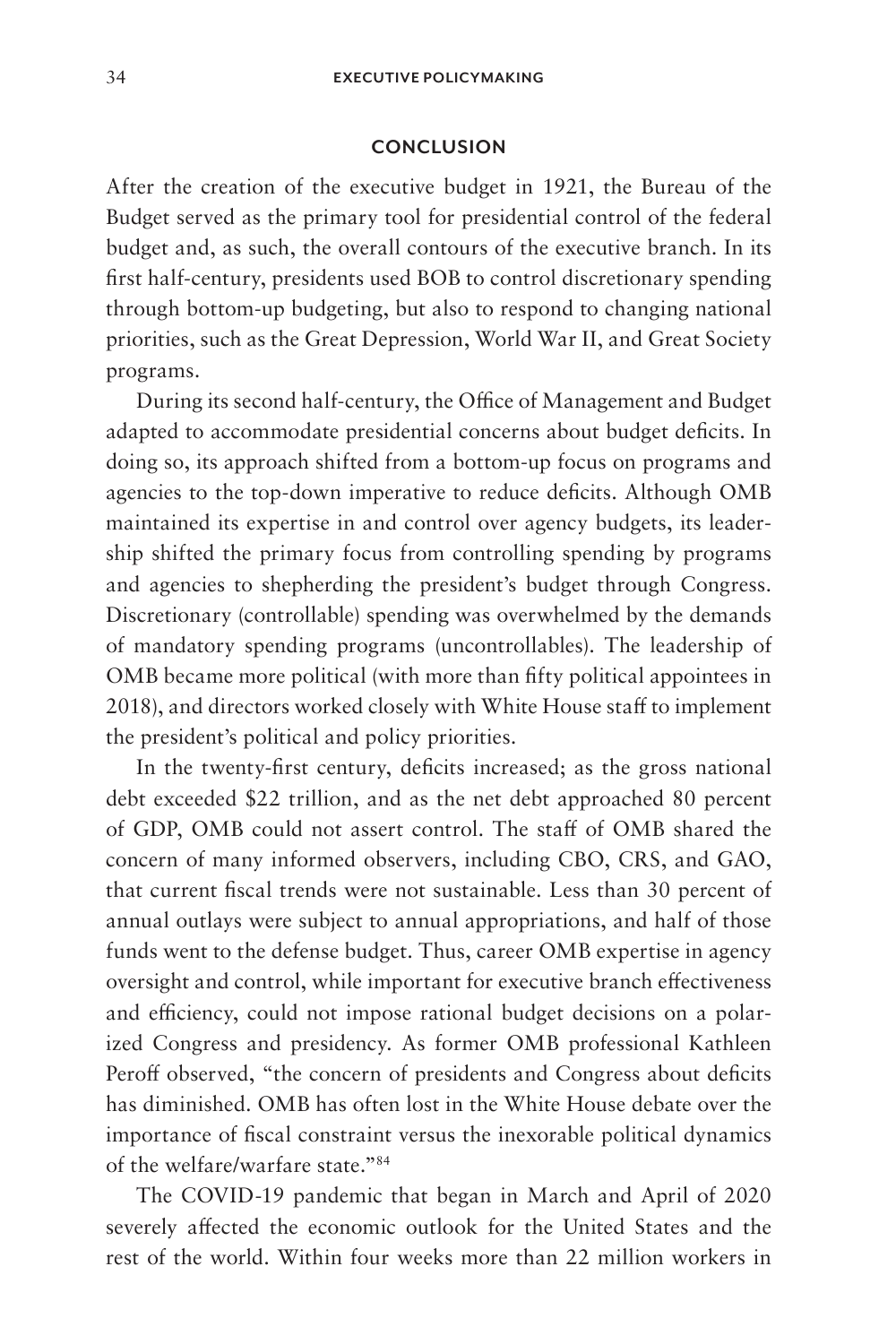the United States filed for unemployment compensation, more than 10 percent of the total workforce. Subsequently, the unemployment rate approached 20 percent, the highest since the Great Depression, when unemployment was about 25 percent. Decreasing revenue from tax payments, in addition to automatic payments from safety net programs and the huge stimulus program of \$2.2 trillion, have ensured that deficits for 2021 and fiscal year 2022, which were already projected to be more than \$1 trillion (4.5 percent of GDP), will be much higher. Subsequent year deficits will likely increase the national debt to 100 percent of GDP within a decade. The stimulus spending and decreased revenue will drive the deficit higher than the previous post–World War II record deficit of 9.8 percent of GDP in fiscal year 2009. It is also possible that deficits will approach those of the World War II era, when they ranged from 21 percent to 29.6 percent of GDP from 1943 to 1945.85

At the end of the budget bureau's first century, the United States was on an unsustainable fiscal path. OMB projected years of deficits of \$1 trillion, and without major changes, the national debt-to-GDP ratio would likely reach 100 percent within a decade. Without significant changes, the trust fund for Medicare would be depleted and revenues would cover only 91 percent of spending by 2026. Ten years after that, Social Security disability and old age insurance would face the same fate.<sup>86</sup>

Politicians and experts have considered a range of reforms of the budgetary process, hoping to address the fiscal crisis. But as former CBO director Rudy Penner observed, "the process is not the problem; the problem is the problem." Both political parties must compromise, because only painful political decisions that reduce spending and increase taxes can begin to reduce deficits and address the national debt.

#### **Notes**

1. The author would like to thank the following friends and colleagues for their advice and assistance in writing this paper: scholars of the federal budget process Meena Bose, Jim Carter, Matt Dickenson, Phil Joyce, David Lewis, Siona Listokin, Roy Meyers, Iwan Morgan, Elouise Pasachoff, Irene Rubin, Andy Rudalevige, and Joe White; OMB career professionals Barry Clendenin, Martha Coven, Phil Dame, Bernie Martin, Kathy Peroff, Steve Redburn, and Jeffrey Weinberg.

 For details, see James P. Pfiffner, *The President, the Budget, and Congress: Impoundment and the 1974 Budget Act* (Boulder, CO: Westview Press, 1979), pp. 9–20.

2. For a detailed analysis of the development of the 1921 Budget and Accounting Act, see John Dearborn, "The 'Proper Organs' for Presidential Repre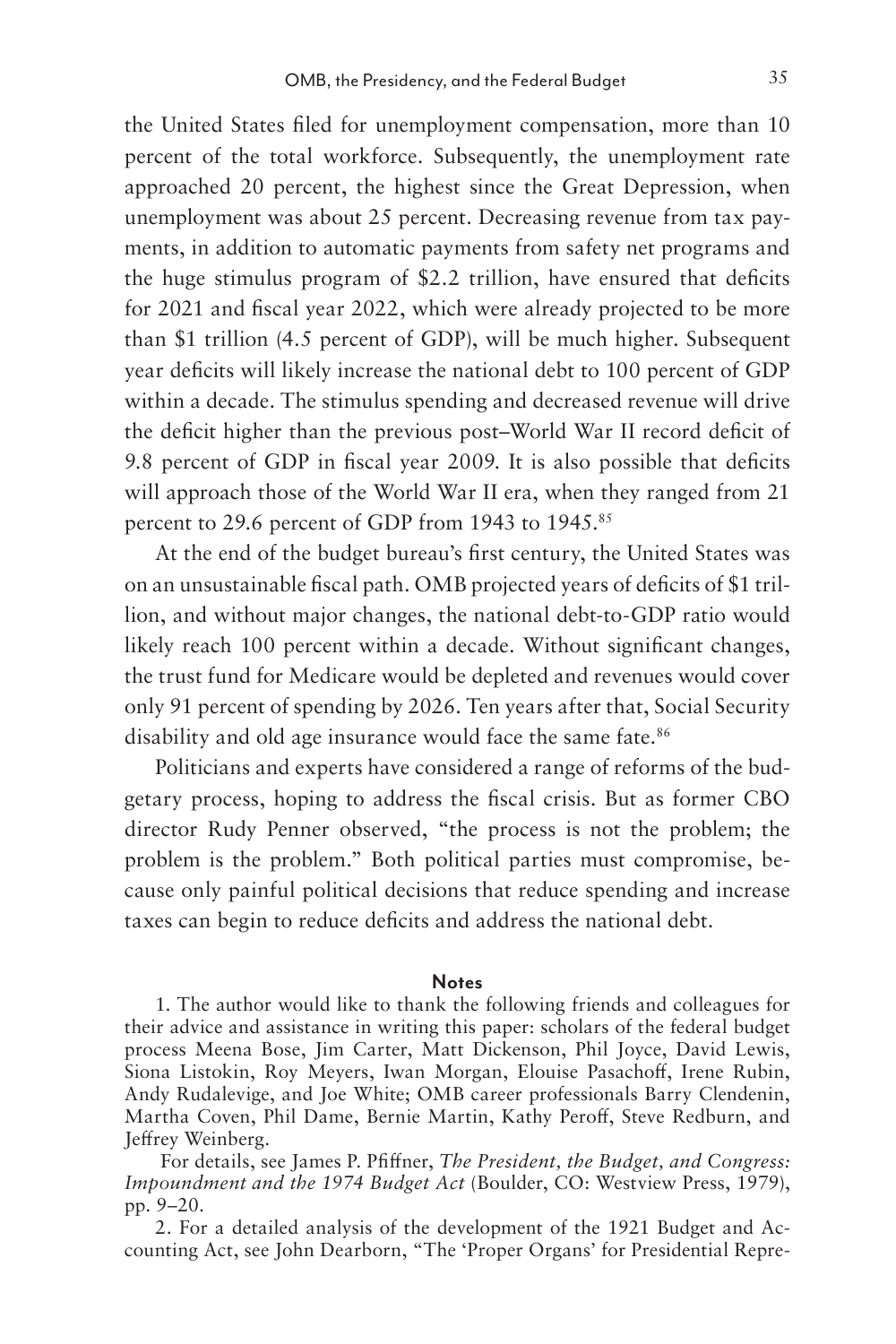sentation: A Fresh Look at the Budget and Accounting Act of 1921," *Journal of Policy History* 31, no. 1 (2019), pp. 1–41.

3. Budget and Accounting Act of 1921, Section. 207, quoted in Fritz Morstein Marx, "The Bureau of the Budget: Its Evolution and Present Role," Part I, *American Political Science Review* 39, no. 4 (1945), p. 668. In an address to budget representatives in departments and agencies, President Harding emphasized Dawes' authority: "He is going to have all the authority of this government back of him. There will be many heart burnings." Charles W. Dawes, *The First Year of the Budget of the United States* (NY: Harper and Brothers, 1923), p. 20.

4. Dawes, *The First Year of the Budget of the United States*, p. 178. Dawes went on, "Again I say, we have nothing to do with policy. Much as we love the President, if Congress in its omnipotence over appropriations and in accordance with its authority over policy, passed a law that garbage should be put on the White House steps, it would be our regrettable duty, as a bureau, in an impartial, nonpolitical and nonpartisan way to advise the Executive and Congress as to how the largest amount of garbage could be spread in the most expeditious and economical manner."

5. Larry Berman, *The Office of Management and Budget and the Presidency, 1921*–*1979* (Princeton University Press, 1979), pp. 7–8.

6. Philip R. Dame and Bernard H. Martin, *The Evolution of OMB* (Middletown, DE: Create Space Publishing, 2009), p. 93.

7. See Allen Schick, "The Budget Bureau That Was: Thoughts on the Rise, Decline, and Future of a Presidential Agency," *Law and Contemporary Problems* 35, no. 3 (1970), p. 522.

8. Berman, *OMB and the Presidency*, p. 9.

9. Richard E. Neustadt, "Presidency and Legislation: The Growth of Central Clearance," *American Political Science Review* 48, no. 3 (1954), p. 644. For an incisive analysis of contemporary legislative clearance and the enrolled bill process, see Jeffrey Weinberg, "The View from the Oval Office: Understanding the Legislative Presidency," *Journal of Legislative Studies* 24, no. 4 (2018), pp. 1–15.

10. For an analysis of BOB's role in administrative management, see James P. Pfiffner, "OMB: Professionalism, Politicization, and the Presidency," in *Executive Leadership in Anglo-American Systems*, edited by Colin Campbell and Margaret Wysomirski, pp. 195–218. On this era, see also Matthew Dickinson and Andrew Rudalevige, "Presidents, Responsiveness, and Competence: Revisiting the 'Golden Age' at the Bureau of the Budget," *Political Science Quarterly* 119, no. 4 (2004–2005).

11. Pfiffner, "OMB: Professionalism, Politicization, and the Presidency," pp. 201–05.

12. Dame and Martin, *The Evolution of OMB*, p. 93.

13. Ibid.

14. See Matthew Dickinson and Andrew Rudalevige, "Presidents, Responsiveness, and Competence: Revisiting the 'Golden Age' at the Bureau of the Budget," *Political Science Quarterly* 119, no. 4 (2004–2005), p. 653.

15. Dickinson and Rudalevige, "Presidents, Responsiveness, and Competence," p. 648.

16. Statement by Elmer Staats, who chaired the panel meeting of the Presidency Project of the National Academy of Public Administration (May 17, 1988). The author was present.

17. Congressional Budget Office, "The Budget and Economic Outlook: 2018–2028 (April 2018), table 1.3.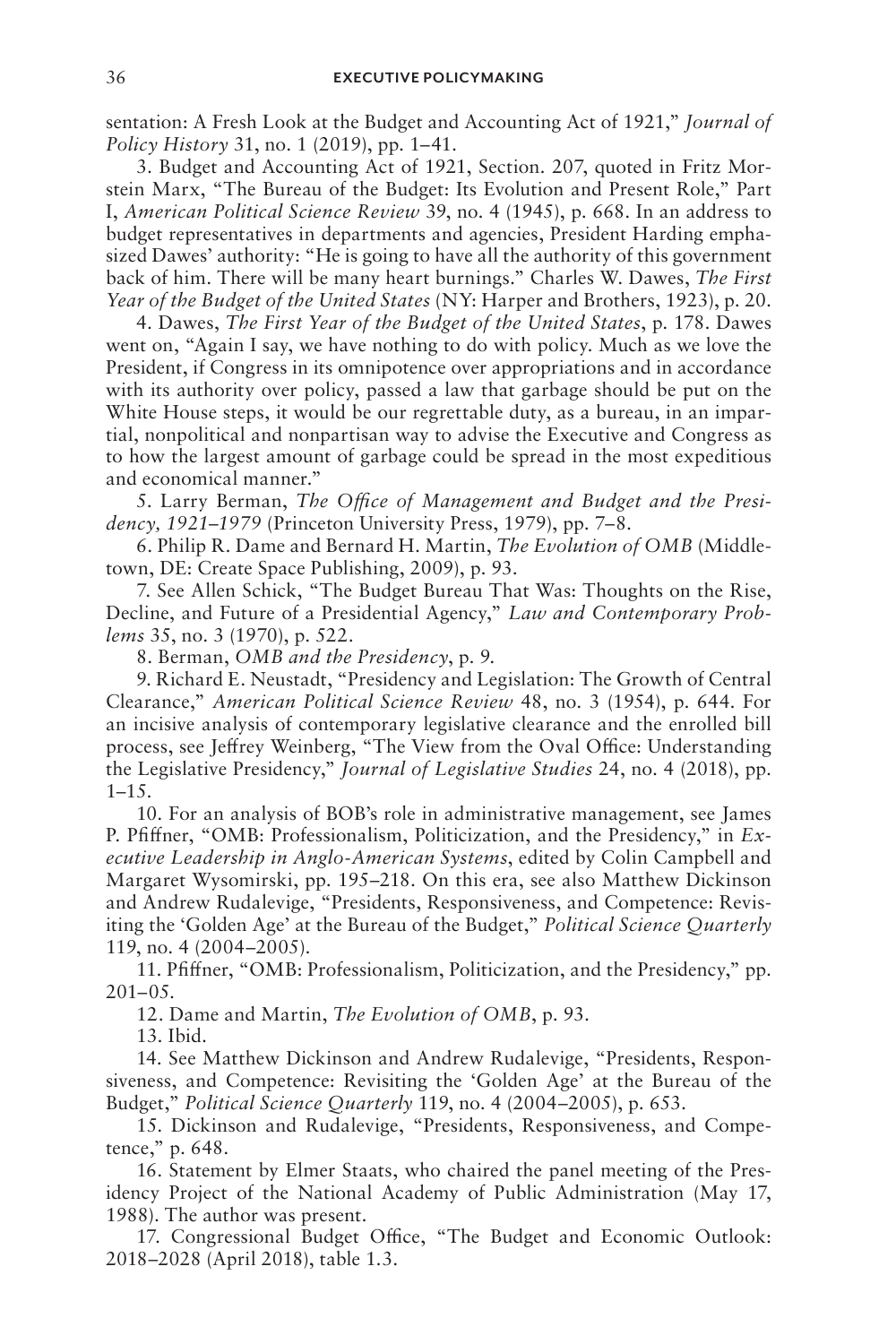18. Aaron Wildavsky, *The New Politics of the Budgetary Process* (NY: Little Brown, 1988), pp. 166–68.

19. Richard Fenno, *The Power of the Purse* (Boston: Little Brown, 1966), pp. 100–02.

20. Schick, "The Budget Bureau That Was," p. 533.

21. The 80 percent comes from *The Office of Management and Budget; An Insider's Guide*, edited by Steve Redburn and Paul Posner (Washington: White House Transition Project, 2016), p. 12. The 20 percent comes from OMB: Congressional Budget Submission, FY 2020, p. OMB-8, EOP-9.

22. Reorganization Plan No. 2, 1970. Title 5, Chapter 9, US Code, Appendix, p. 200 (italics in the original).

23. See Dame and Martin, *The Evolution of OMB*, p. 30.

24. James P. Pfiffner, *The President, the Budget, and Congress: Impoundment and the 1974 Budget Act* (Boulder, CO: Westview Press, 1979), pp. 9–20.

25. Quoted in Louis Fisher, *Presidential Spending Power* (Princeton University Press, 1975), p. 52.

26. Berman, *OMB and the Presidency*, pp. 117–25.

27. The author observed executive branch panic in reaction to Stockman's hit list from the office of the director of the Office of Personnel Management in 1980.

28. For a detailed analysis of Reagan's first year budget, see James P. Pfiffner, "The Reagan Budget Juggernaut: The Fiscal 1982 Budget Campaign," in *The President and Economic Policy*, edited by James P. Pfiffner (Philadelphia: ISHI Publications, 1986).

29. Stockman, *The Triumph of Politics* (New York: Harper & Row, 1986), p. 109.

30. Reagan's tax cut was known as the Economic Recovery Tax Act of 1981. For an excellent and thorough analysis of the specific budget and economic data of the Reagan presidency, see Iwan Morgan, *The Age of Deficits: Presidents and Unbalanced Budgets from Jimmy Carter to George W. Bush* (University Press of Kansas, 2009), pp. 76–121.

31. Stockman, *The Triumph of Politics*, p. 268.

32. Ibid., p. 133.

33. Morgan, *Age of Deficits*, p. 119. The tax increase was known as the Tax Equity and Deficit Control Act of 1982.

34. Congressional Budget Office, "The Budget and Economic Outlook: 2018–2028 (April 2018), table E-1, p. 144.

35. Morgan, *Age of Deficits*, p. 56.

36. Interview with Barry Anderson by Steve Redburn of the George Mason University Center on the Public Service, October 16, 2015, www.youtube.com/ watch?v=COMVBSWPvqw.

37. Stockman, *The Triumph of Politics*, p. 159.

38. See Irene Rubin, *Balancing the Federal Budget* (New York: Chatham House, 2003), pp. 37–45.

39. Joe White, "The President's Budget vs. Congressional Budgeting," in *Rivals for Power: Presidential-Congressional Relations*, edited by James A. Thurber (NY: Roman and Littlefield, 2013), pp. 185, 189.

40. Morgan, *The Age of Deficits*, pp. 137–49.

41. For details, see James P. Pfiffner, "President Clinton, Newt Gingrich, and the 104th Congress," in *On Parties: Essays Honoring Austin Ranney*, edited by Nelson W. Polsby and Raymond E. Wolfinger (Berkeley, CA: Institute of Governmental Studies Press, 2000). pp. 135–68.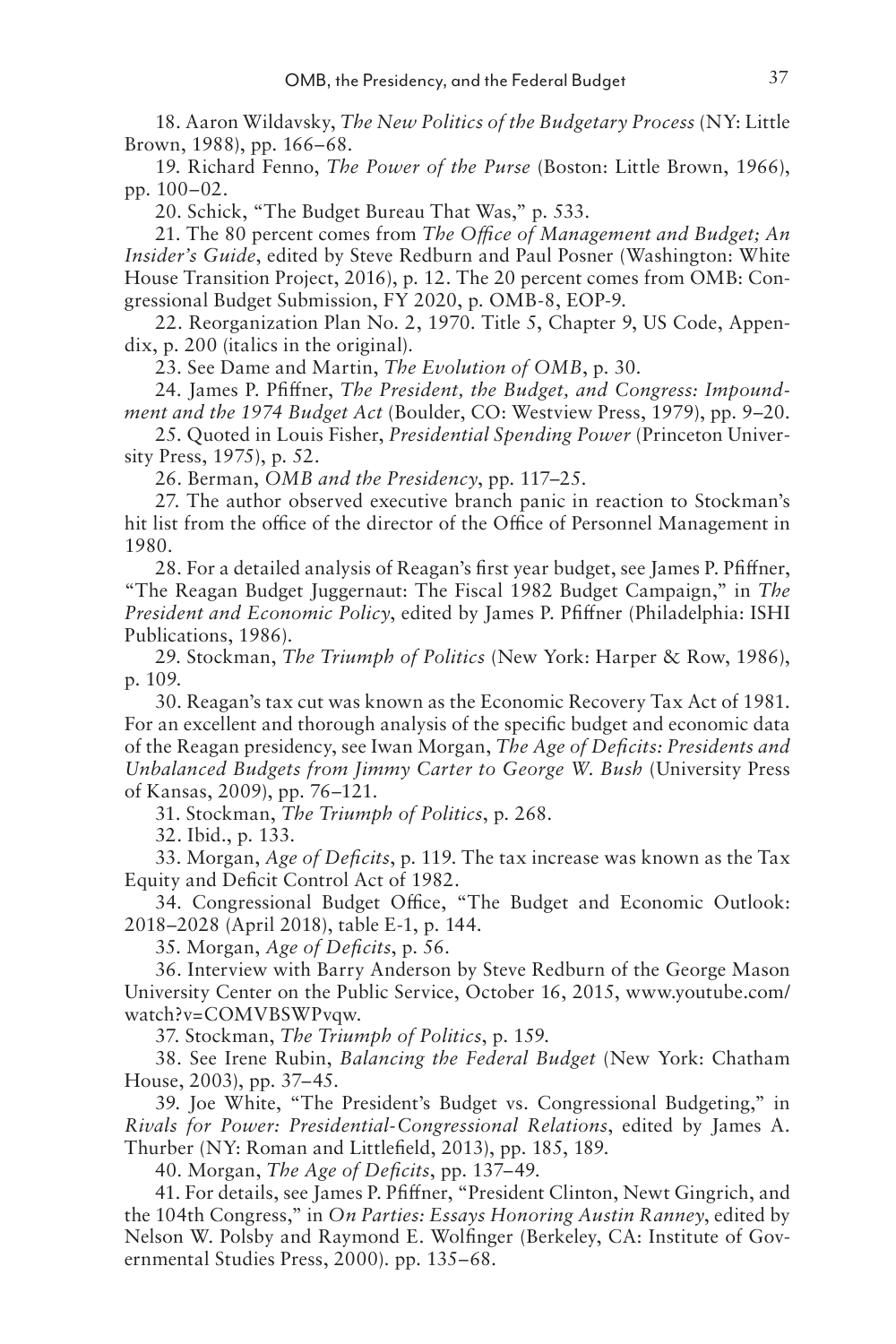42. For a detailed analysis of the battles between President Clinton and the 104th Congress, see James P. Pfiffner, "President Clinton, Newt Gingrich, and the 104th Congress," pp. 135–68.

43. Irene Rubin, "The Great Unraveling: Federal Budgeting, 1998–2006," *Public Administration Review* (July/August 2007), pp. 608–23. See, also, Irene Rubin, "Budgeting during the Bush Administration," *Public Budgeting and Finance* (2009).

44. "O'Neill says Cheney told him, 'Deficits don't matter,'" *Chicago Tribune,* January 12, 2004.

45. See the testimony and answers to questions by Martha Coven, Committee on the Budget, House of Representatives, 115th Congress, 2nd Session, Legislative History of the Joint Select Committee on Budget and Appropriations Process Reform, December 19, 2018, pp. 88–90.

46. Email to the author from Barry Clendenin, former OMB Deputy Associate Director for the Health Division from 1994 to 2008. See, also, Joe White, "The President's Budget vs. Congressional Budgeting," in *Rivals for Power,* p. 242.

47. Congressional Budget Office, *The Budget and Economic Outlook: 2018*–*2028* (April 2018, table 1.3.

48. Ibid., Appendix E-1, p. 145.

49. For a detailed analysis, see Roy T. Meyers, "The Implosion of the Federal Budget Process: Triggers, Commissions, Cliffs, Sequesters, Debt Ceilings, and Shutdown," *Public Budgeting and Finance* (2014).

50. Congressional Budget Office, "The Budget and Economic Outlook 2019–2029" (March 2019), p. 105. See also Alicia Parlapiano, "How Congress Has Worked to Avoid the 'Sequester' Spending Caps," *New York Times*, October 29, 2015.

51. Congressional Budget Office, "Finding for Overseas Contingency Operations and Its Impact on Defense Spending (October 2018) ("At a Glance" box, no page number).

52. U.S. Government Accountability Office, Letter to Senators John McCain and Mac Thornberry, January 10, 2018, updated by Seamus P. Daniels, "Bad Idea: Moving OCO Back into the Base Budget (While Negotiating a Budget Deal)," CSIS, November 2918, pp. 1–6.

53. Aaron Blake, "Trump Won't Even Try to Balance the Budget Anymore," *Washington Post*, February 12, 2018.

54. William G. Gale and others, "Effects of the Tax Cuts and Jobs Act: A Preliminary Analysis," Brookings (June 13, 2018).

55. Michael Rainey and Yuval Rosenberg, "Trump Says National Debt Is Not His Problem," *Fiscal Times*, December 5, 2018.

56. Jared Bernstein, "Mick Mulvaney Says 'Nobody Cares' about Deficits," *Washington Post*, February 6, 2019.

57. Colby Itkowitz and David A. Fahrenthold, "Trump Privately Told Donors New Details about Soleimani Airstrike at Mar-a-Lago Fundraiser, *Washington Post*, January 18, 2020.

58. Congressional Budget Office, "The Budget and Economic Outlook: 2019–2029" (January 2019), p. 1; Congressional Budget Office, "The 2019 Long-Term Budget Outlook" (June 2019), p. 2.

59. Congressional Research Service, "The Federal Budget: Overview and Issues for FY 2019 and Beyond," (May 21, 2018), p. 7, (author name redacted), pp. 20–22.

60. Ibid.

61. For an insightful and thorough analysis of OMB's budgetary influence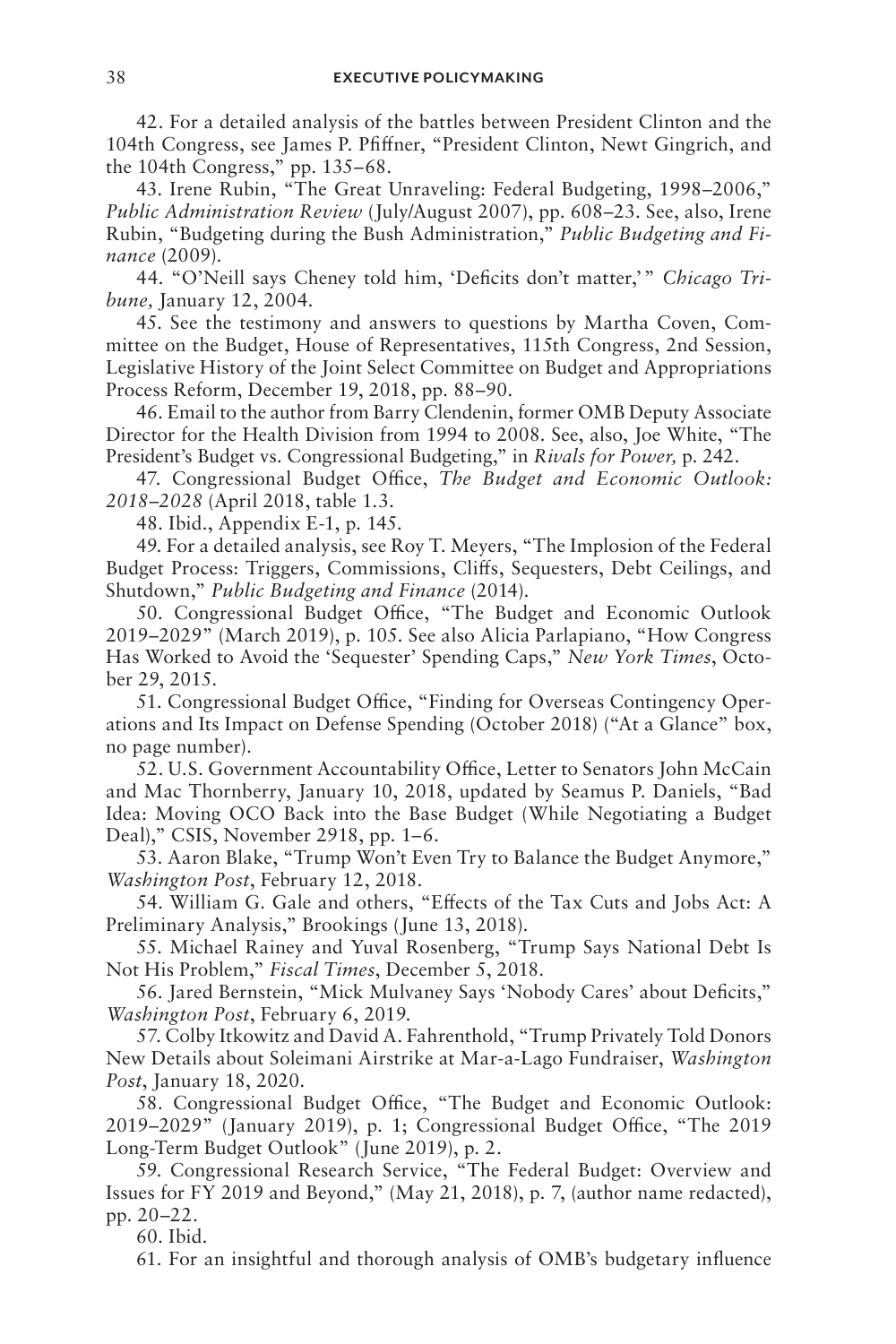on departments and agencies, see Eloise Pasachoff, "The President's Budget as a Source of Agency Policy Control," *Yale Law Journal* (2016), pp. 2182–290.

62. Shelley Lynne Tomkin, *Inside OMB: Politics and Process in the President's Budget Office* (NY: M. E. Sharp, 1998), p. 115.

63. The 686 number comes from Dame and Martin, *The Evolution of OMB*, p. 93. The 480 and 450 numbers come from OMB: Congressional Budget Submission, FY 2020, p. OMB-8.

64. U.S. House of Representatives, Committee on Oversight and Government Reform, 114th Congress, 2nd Session, *Policy and Supporting Positions* (Plum Book), (December 1, 2016), pp. 5–7.

65. See Martha Coven, "OMB's Role within the White House," Paper Presented at the Conference, Serving President and Presidency: The Role of the Office of Management and Budget in Presidential Policy Making, Hofstra University, April 11–12, 2019. Clinton appointed Leon Panetta; Bush 43 appointed Josh Bolten; Obama appointed Jack Lew; and Trump appointed Mick Mulvaney (acting).

66. *The Office of Management and Budget; An Insider's Guide*, edited by Steve Redburn and Paul Posner (Washington: White House Transition Project, 2016), p. 10. OMB-wide support offices had 174. The rest of agency personnel worked in statutory offices of Office of Information and Regulatory Affairs (OIRA, 1980); Office of Federal Financial Management (OFFM, 1990); Office of Federal Procurement Policy (OFPP, 1974); Office of E-Government Technology; and Intellectual Property Enforcement Coordinator (2002).

67. Email to the author from Barry Clendenin, former OMB Deputy Associate Director for the Health Division from 1994 to 2008.

68. Bill Heniff Jr., "Congressional Budget Resolutions: Historical Information," Congressional Research Service (November 16, 2015).

69. Molly E. Reynolds and Peter Hanson, "There Might Not be a Government Shutdown this Year. This is Big News," *Washington Post,* Monkey Cage, September 19, 2018.

70. This analysis is based on Peter Hanson, "Restoring Regular Order in Congressional Appropriations" (Washington: Brookings Economic Studies, November 2015).

71. James Saturno and Jessica Tollestruup, "Omnibus Appropriations Acts: Overview of Recent Practices," Congressional Research Service (January 14, 2016).

72. Molly Reynolds, "There Might Not be a Government Shutdown this Year" (Washington: Brookings, September 19, 2018).

73. All data from James V. Saturno and Jessica Tollestrup, "Continuing Resolutions: Overview of Components and Recent Practices," Congressional Research Service (January 14, 2016).

74. Chris Cillizza, "2,322 Reasons to Hate Congress (Washington: CNN Politics, March 22, 2018).

75. On the costs of continuing resolutions and shutdowns, see the compelling analysis by Phillip Joyce in "The Costs of Budget Uncertainty: Analyzing the Impact of Late Appropriations" (Washington: IBM Center for the Business of Government, 2012), p. 9.

76. Well into the 2018–2019 shutdown, OMB Director and acting White House Chief of Staff Mick Mulvaney said, "I found out for the first time last night that the person who technically shuts the government down is me, which is kind of cool." Veronica Stracqualursi, CNN, "White House Budget Director: 'Kind of Cool' to be in Charge of Government Shutdown," January 21, 2018.